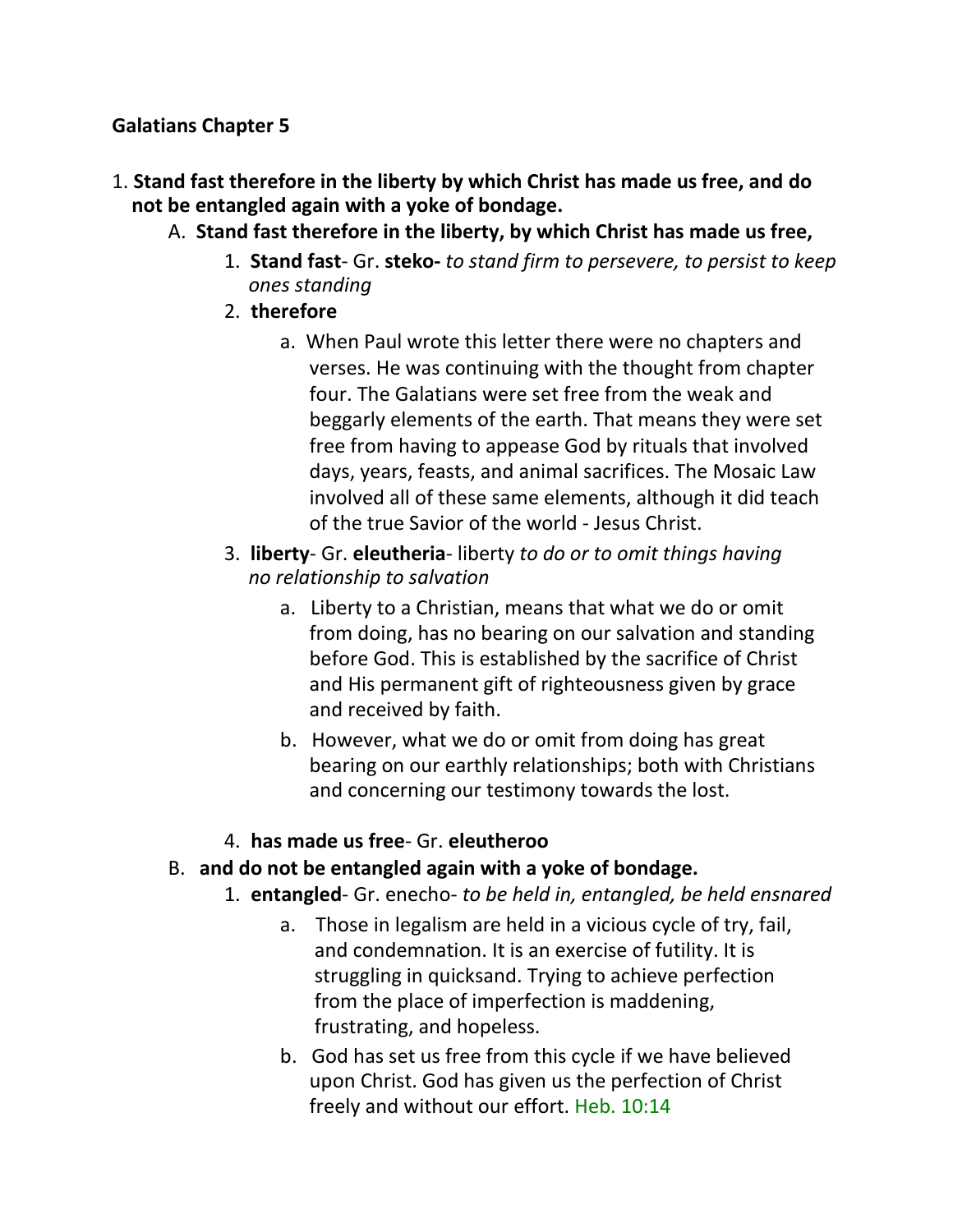- 2. **again**
	- a. The Galatians had come out of a similar system of works in their lives as heathen. They were slaves to their gods, which demanded constant appeasement. Any infraction would incur their wrath. If something bad happened, it would send them on a quest to discover who or what caused it, and they sought immediate actions to regain favor. All religion is really the same- it is just re-packaged and given a new name.
- 3. **yoke** Gr. **zugos** *a yoke that is put on cattle; metaphorically, used of any burden or bondage*
	- a. You put a yoke on cattle to work.
	- b. All religion is based upon works. If you ceased to work, then you were doomed to perdition. However, unknowingly, those who did work were also doomed to perdition because they could not offer perfection to God.
	- c. Let us get this clear. God is a perfect God and He demands perfection to be accepted by Him. However, He is also Love. He knew that we could not give Him what His just and holy nature demanded, so God took on flesh and blood Himself and achieved what we could not, which was perfection. Christ came and lived under the law and fulfilled it in utter perfection. He did not do that for Himself. He did that for you and me folks. He did it as our representative. When we believe upon Christ, then His perfection is set to our account. We are then made perfect in our spirit in the new birth. We can rest in our vertical relationship with God. We have eternal perfection before the Father in Christ Jesus.
	- d. However, we must realize that we have many horizontal relationships that take work! We are to draw upon God's vertical grace to live our horizontal lives with great impetus and effect. Paul said that what he was, he was by the grace of God. He rested in his vertical relationship with the Father, but he went on to say that he also labored more abundantly than all the apostles by that grace. 1 Cor. 15:10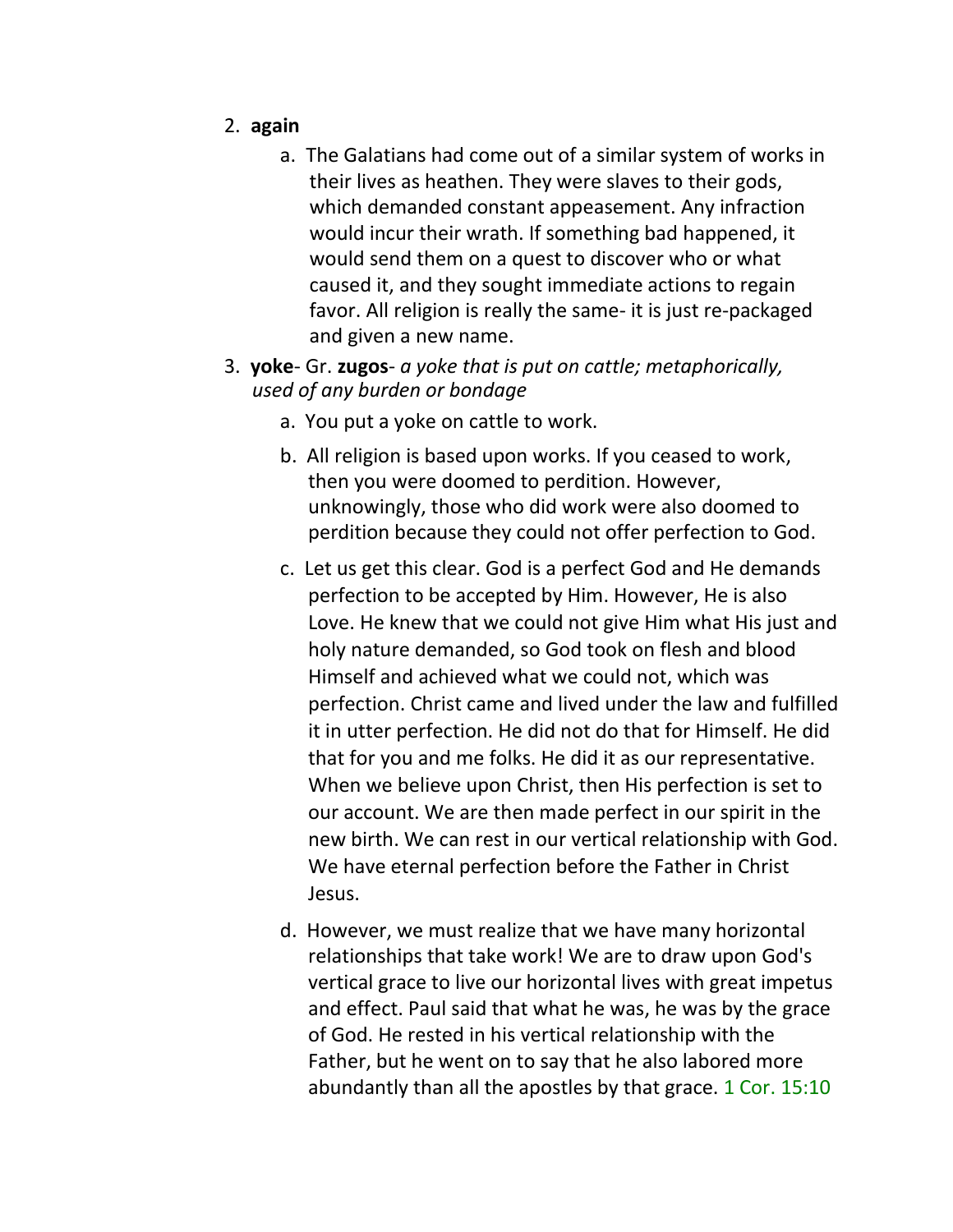Paul was laboring at taking the gospel to a dying and lost world. He had a job to do. We have a job to do folks. We cannot just rest on our intertube of grace singing, "How sweet it is to be loved by you!" We need to draw upon vertical grace to do horizontal work. We are called to marriages that take work. We are called to relationships of various kinds that take work. We are called to occupations that take work. We are called to preach the gospel that takes work. We rest in the grace that empowers us to do work!

- i. **For example**: You set a golf ball on a tee. It rests on the tee. However, when the swing of the golfer hits the golf ball it gets highly active really quick! This is the same with grace! We rest in God's grace, but when grace sufficiently impacts our heart, we become highly active really quickly! We are empowered by the force of another. We are empowered by the Spirit of God to do good works for God's glory and for the good of mankind.
- 4. **bondage** Gr. **douleia** *the condition of being a slave.*
- 2. **Indeed I, Paul, say to you that if you become circumcised, Christ will profit you nothing.**

## A. **Indeed I, Paul**

- 1. This was Paul himself saying this. He was a circumcised Jew that was one of the most zealous proponents of the law there ever was. He is telling the Galatians not to be circumcised if they were doing it to impress and gain the favor of God.
- 2. Paul said this because the Judiazers were lying about what Paul taught and believed. Paul is now writing to them and says, "Hey, This is me- Paul! This is what I believe and teach- do not trust in circumcision to save you! Trust Jesus!"

## B. **say to you that if you become circumcised,**

1. First, this shows that the Galatians had not been under the law before because they were not circumcised. The Judiazers were preaching you cannot be saved if you are not circumcised. Acts 15:1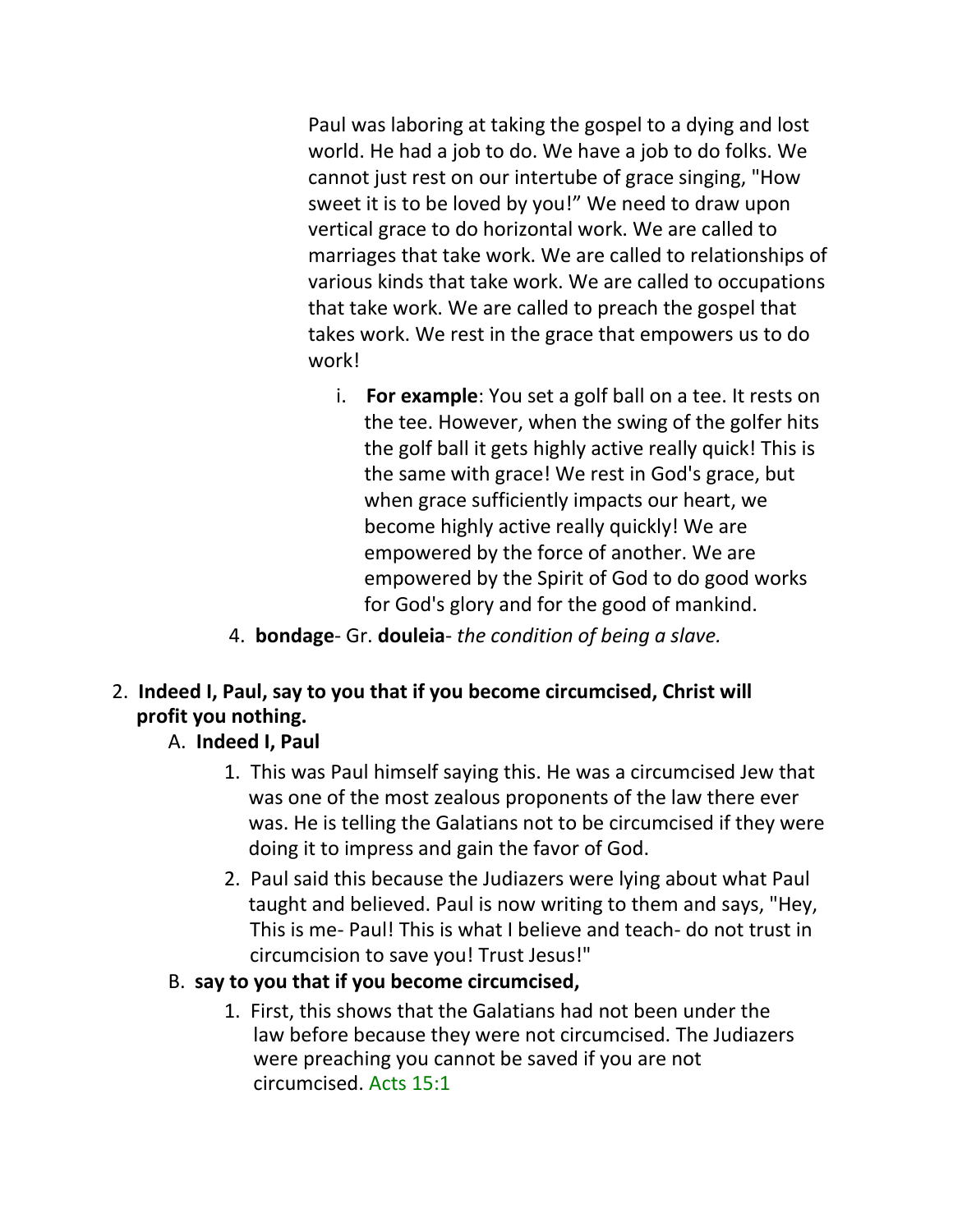2. Second, it appears the Galatians were taking their time in accepting the law because they had not received circumcision yet. That was a **HUGE** commitment and decision-literally! The Galatian men were still kicking the idea around. I do not blame them!

## C. **Christ will profit you nothing**

- 1. **profit** Gr. **opheleo** *to assist, to be useful or advantageous,* *to profit*
	- a. It is amazing that in some people, Christ and what He did will not profit them at all. This verse debunks Universalism which teaches that Christ's death will profit all people.
	- b. Christ and what He has done will only profit us when we believe on Christ and what He has done, and not trust in ourselves to save ourselves. Gal. 5:6

## 3. **And I testify again to every man who becomes circumcised that he is a debtor to keep the whole law.**

- A. **testify again**
	- 1. Paul had repeatedly told them this when he was there with them and now in this letter.
- B. **debtor** Gr. **opheiletes** *one held by some obligation, bound by some duty*
- C. **keep** Gr. **poieo** *to practice or do*
- D. **whole law**
	- 1. You cannot cherry pick the law and do only the things you want to and not do those you do not want to. You have to keep **ALL** 613 commands, all the time! Deut. 8:19, 27:26 If you failed in doing even one of them, it is as you broke all of them! James 2:10. The Mosaic Law is a mosaic! A mosaic is a bunch of pieces of glass that make a whole picture. If you break one, the whole thing is broken!
	- 2. God made keeping the law an impossibility because some of the laws were tied to the temple in Jerusalem. Once the temple, priesthood, and sacrifices were taken away then keeping the law was made impossible!
	- 3. Legalists will preach their limited set of rules they can keep or like to keep and forget the rest. They will preach holiness hard and heavy based on their list. However, holiness is based in doing ALL the will of God in perfection, not trying hard in some areas but failing in others. We cannot be saved by trying hard, being sincere, or doing our best.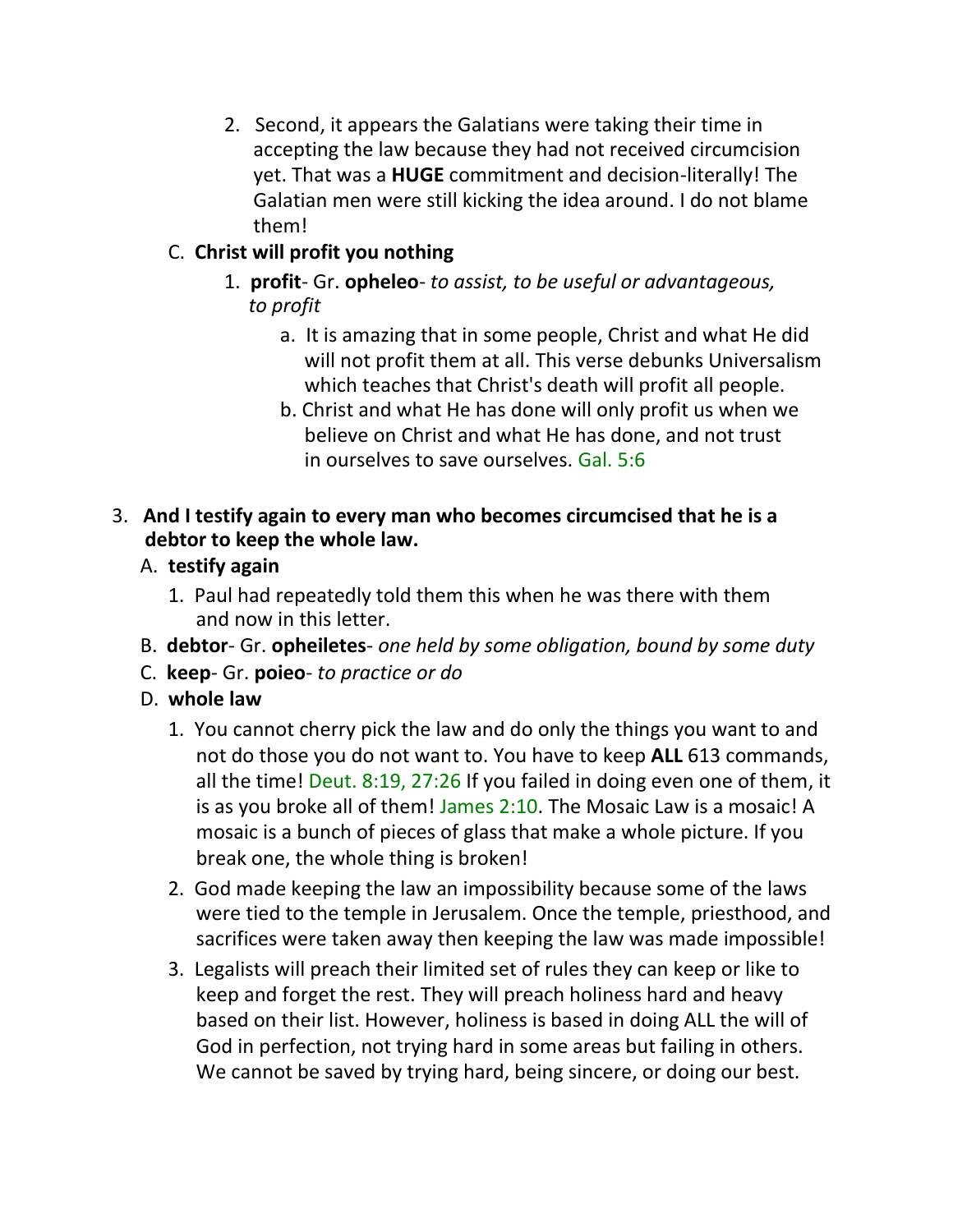Those that say they do their best are lying. No one ALWAYS does there best. Even if they did, it would not be good enough, if it is not perfect!

- 4. Jesus was perfect for us! We receive the gift of His perfection by faith! Heb. 10:14, Col. 2:10
- 4. **You have become estranged from Christ, you who** *attempt to* **be justified by law; you have fallen from grace.**
	- A. **You have become estranged from Christ,**
		- 1. **estranged** Gr. **katargeo-** *to render idle, unemployed, inactivate, inoperative; to cause a person or thing to have no further efficiency; to deprive of force, influence, power; to be severed from, separated from, discharged from, loosed from any one to terminate all intercourse with one.*
			- a. What is an **estranged** spouse? It is a spouse that is still married but is not living with their partner anymore. They are not sharing communion or interaction with their partner.
			- b. When a Christian takes their eyes off of Christ and puts them on themself and trusts in their own ability to live, then they are estranged from Christ. There is still a legal relationship, but in practice there really is none. We become estranged from Christ's virtue and power to live the Christian life if we are trusting in ourselves. An estranged Christian is a powerless Christian!
			- b. By our faith in Christ, we are recipients of His power and efficiency in living out righteousness and holiness.

# B. **you who attempt to be justified by law,**

# 1. **justified by law**

a. This means to try to become as you ought to be in the eyes of God by our own efforts and performance. If this effort does not result in perfection, it is a vain pursuit.

# C. **you have fallen from grace**

- 1. **fallen** Gr. **ekpipto** *to fall out of*
	- a. Grace lifts us up and makes us do what we could not possibly do ourselves.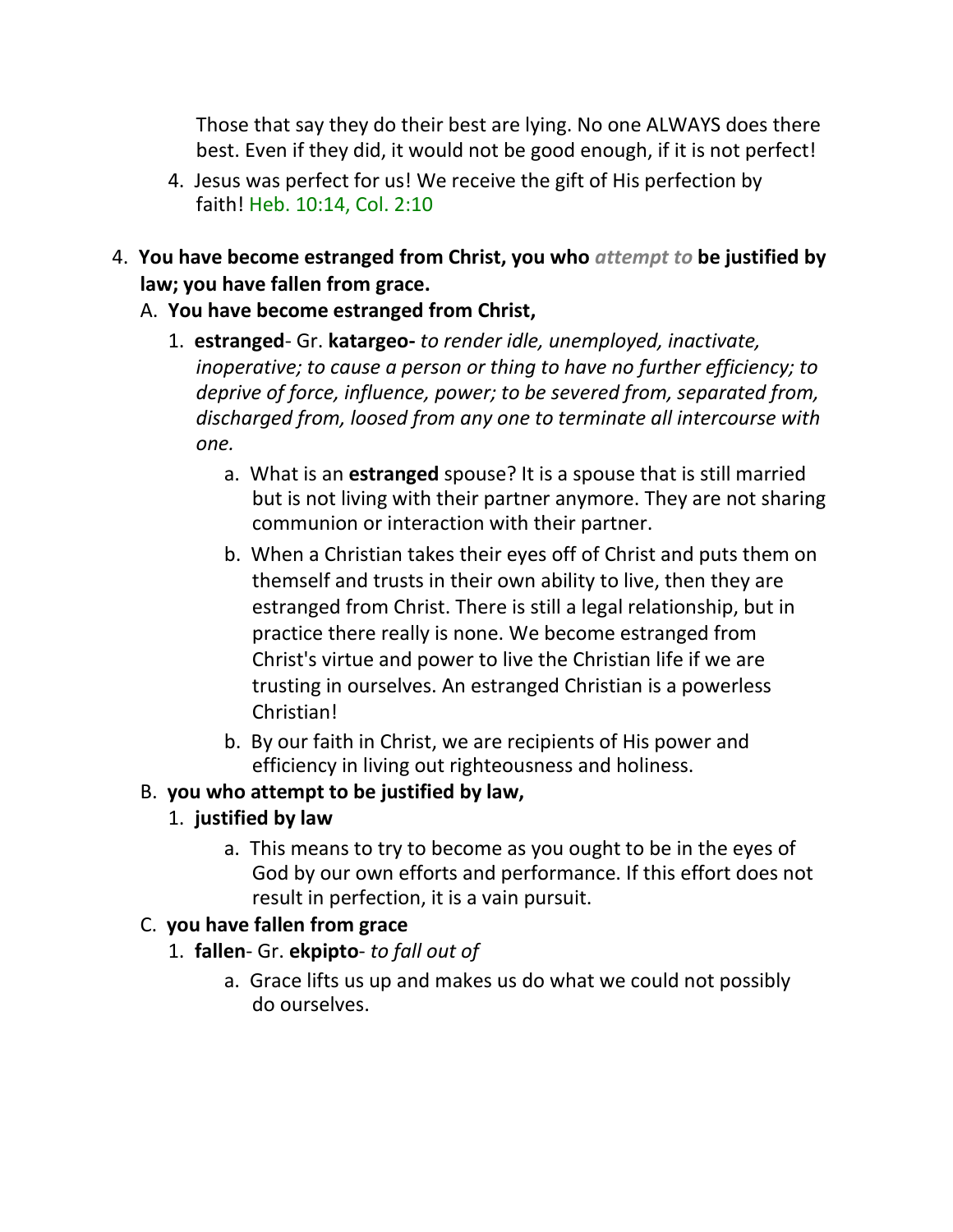- b. If we got into a hot air balloon it would lift us up into the air. We could not have done that ourselves in a million years! However, if you happen to fall out of the balloon, you will soon discover you innate nature of an earth dweller! You would careen to the earth fast!
- c. The grace of God is the power and ability of God to lift us up to live an impossible life that the flesh could never achieve in a million years. This grace flows when we have our faith in Christ and is produced by the Spirit of Christ within us. If we remove our faith in Christ and put it on ourselves, we fall out of grace like falling out of the balloon and finding ourselves living the carnal natural life that our flesh can only live.
- 5. **For we through the Spirit eagerly wait for the hope of righteousness by faith.**
	- A. **eagerly wait** Gr. **apekdechomai-** *assiduously and patiently waiting for*
	- B. **hope** Gr. **elpis** *confident expectation of good*
	- C. **righteousness by faith**
		- 1. Paul is referring to the second coming of the Lord and our participation in the resurrection of the righteous.
		- 2. Our redemption is three-fold- 1) **Spirit**-we have been redeemed in our spirit, 2) **Soul**- we are being redeemed by the renewing of our mind, and 3) **Body -** we await the redemption of our body. Rom. 8:23 At the resurrection we will be righteous spirit, soul, and body.
- 6. **For in Christ Jesus neither circumcision nor uncircumcision avails anything, but faith working through love.**

## A. **For in Christ Jesus neither circumcision nor uncircumcision avails anything,**

- 1. **avails** Gr. **ischuo** *to be of force, to be effective, capable of producing results; to be valid*
- B. **but faith working through love**
	- 1. **faith** Gr. **pistis** *heart assurance*
	- 2. **working** Gr. **energeo** *to have energy and effect*
	- 3. **love** Gr. **agape**
		- a. In verses 5-6 we see hope, faith, love. The greatest of these is love. God is love. 1 John 4:8 Faith works through God!
		- b. Trusting in our self will produce nothing. However, faith in God [love] will produce great things!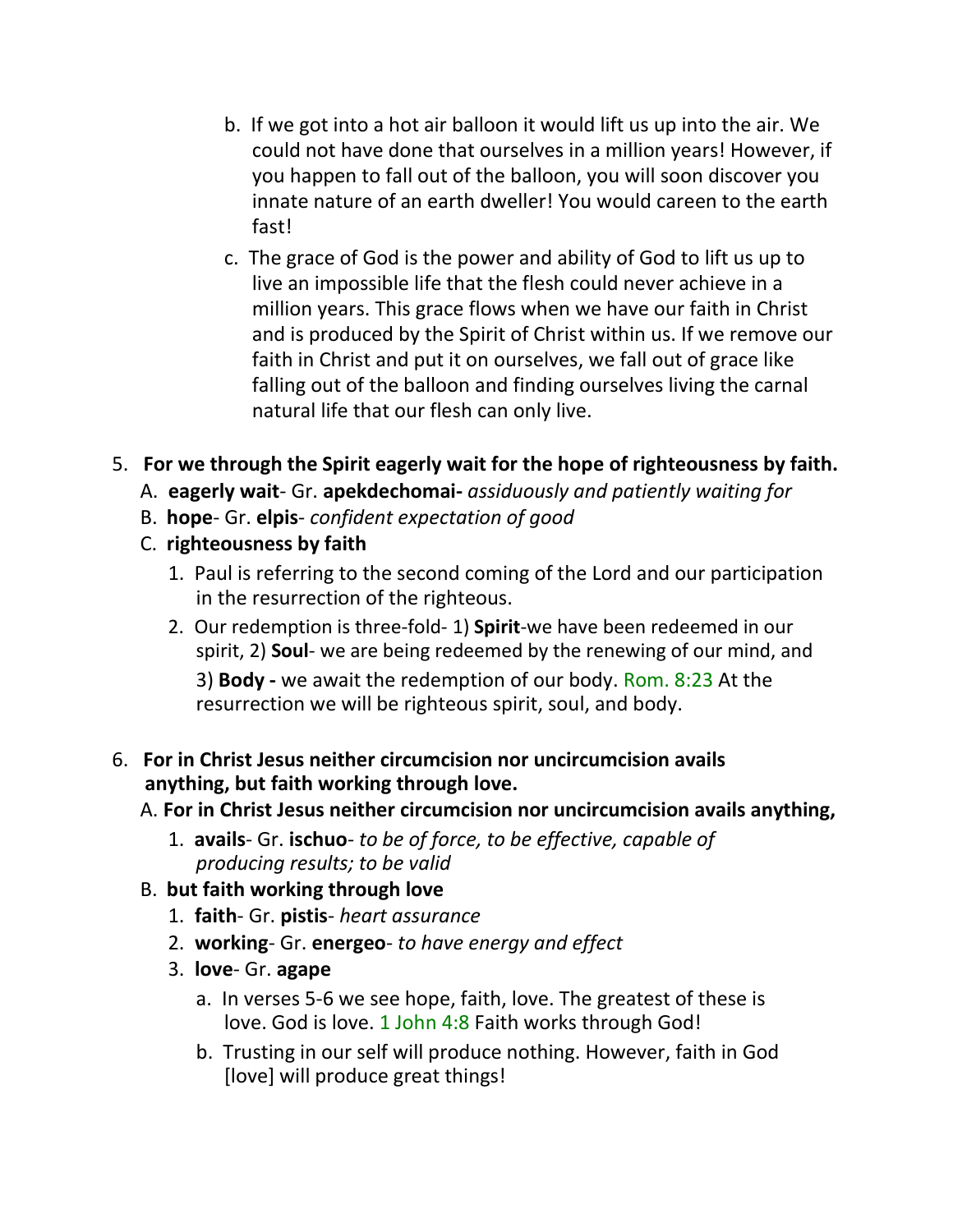c. Faith works in our life when we understand and believe we are loved by God. Under the law there is no love because there is no relationship. How can you have a relationship with cold stone tablets? There is just motivation by fear. Under the New Covenant we have a more powerful motivator than fear, which is love. Love compels and empowers us to a God honoring life. 2 Cor. 5:14

### 7. **You ran well. Who hindered you from obeying the truth** A. **You ran well.**

### 1. **ran**- Gr. **trecho**- *to run on a prescribed course*

- a. Many only see the Christian life as rest. That is true in our vertical relationship with God. However, we have a horizontal calling in this world towards others! We are called to run the race set before us, taking the good news to the world. Heb. 12:1
- b. Running in the natural takes exertion! That is why I do not do it! That is why many Christians do not run in their spiritual life as well. They are resting on their bed of grace, while the world is dying to hear some good news! Let us get up and run with the gospel!
- 2. **well-** Gr. **kalos** *beautiful, graceful, honorably*
- B. **Who hindered you from obeying the truth?**
	- 1. **hindered** Gr. **enkopto** *to cut in or off*
		- a. In a race you will see from time to time someone cuts right in front of someone else and it throws them off their pace and direction. In these cases, there is not much you can do about it if you are the one cut in on. However, the Galatians allowed this to happen to them in the spiritual race! No one can cut into our spiritual race unless we allow them to do so. How do we allow it? By giving heed to those who would entice us from the Word of God. Many Christians are allowing the world to cut in on them by giving full attention to their media- T.V., internet, movies, music, books, magazines etc. or religious people preaching law.
		- b. The Galatians were cut in on and it threw them off stride and in the wrong direction. They were headed towards God, now they were running real fast away from Him. The strange thing was is that they thought they were still headed in the right direction!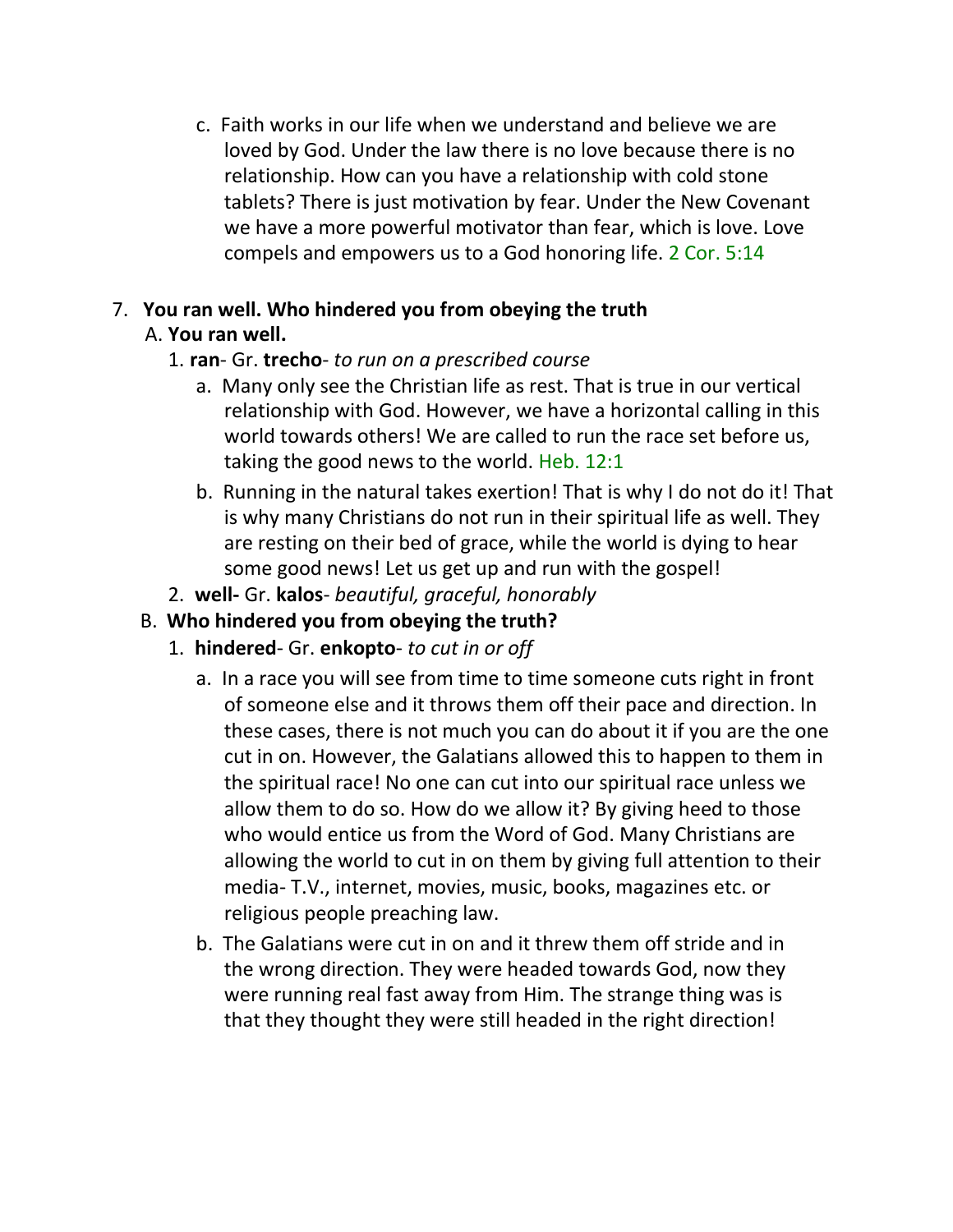- 2. **obeying** Gr. **peitho** *to be persuaded of*
	- a. In the New Covenant obedience is synonymous with believing. You obey the truth in the New Covenant by believing the gospel and acting upon it. Act 6:7; Rom 2:8, Rom 6:17, Rom 10:16, Rom 16:26; 2 Th 1:8; Heb 5:9

## 3. **the truth**

a. Christ and His good message. John 14:6

### 8. **This persuasion does not** *come* **from Him who calls you.**

- A. **persuasion** Gr. **peismone** *a persuasion that comes from an influence that has won you over, or that seems likely to do so.*
	- 1. It is a fact in life that you will become persuaded by, and, of something. What do you call someone who is persuaded of nothing? You call them a basket case! You will either be persuaded by the truth or by a lie. However, you will be persuaded by something.
	- 2. The Galatians used to be persuaded by the gospel of grace, but listened to a lie, and became persuaded of something else. They were once persuaded of Christ's merits to please God but became persuaded of their own ability to please God and make themselves acceptable to Him though the law.

## B. **Him who calls you**

- 1. When and where God calls you, He provides the grace and anointing to walk in the call.
- 2. When you call yourself, you must exert all the energy needed to walk in it. Religion is man's own call to try to imitate and serve God.
- 3. The Gospel is God's invitation to come into Him and from Him to serve Him and others by His empowering grace from the inside out!

## 9. **A little leaven leavens the whole lump.**

- A. **little-** Gr. **mikros** *we get micro from this word*
- B. **leaven** Gr. **zume**
	- 1. Jesus warned against the leaven of the Pharisees and Sadducees. Matt. 16:6 This is the error of legalism and worldliness. Grace correctly taught, received, believed, and acted upon, will deliver you from both! Christians are no longer to be controlled by the law or lawlessness. They are to be guided by the Holy Spirit and empowered by grace through faith.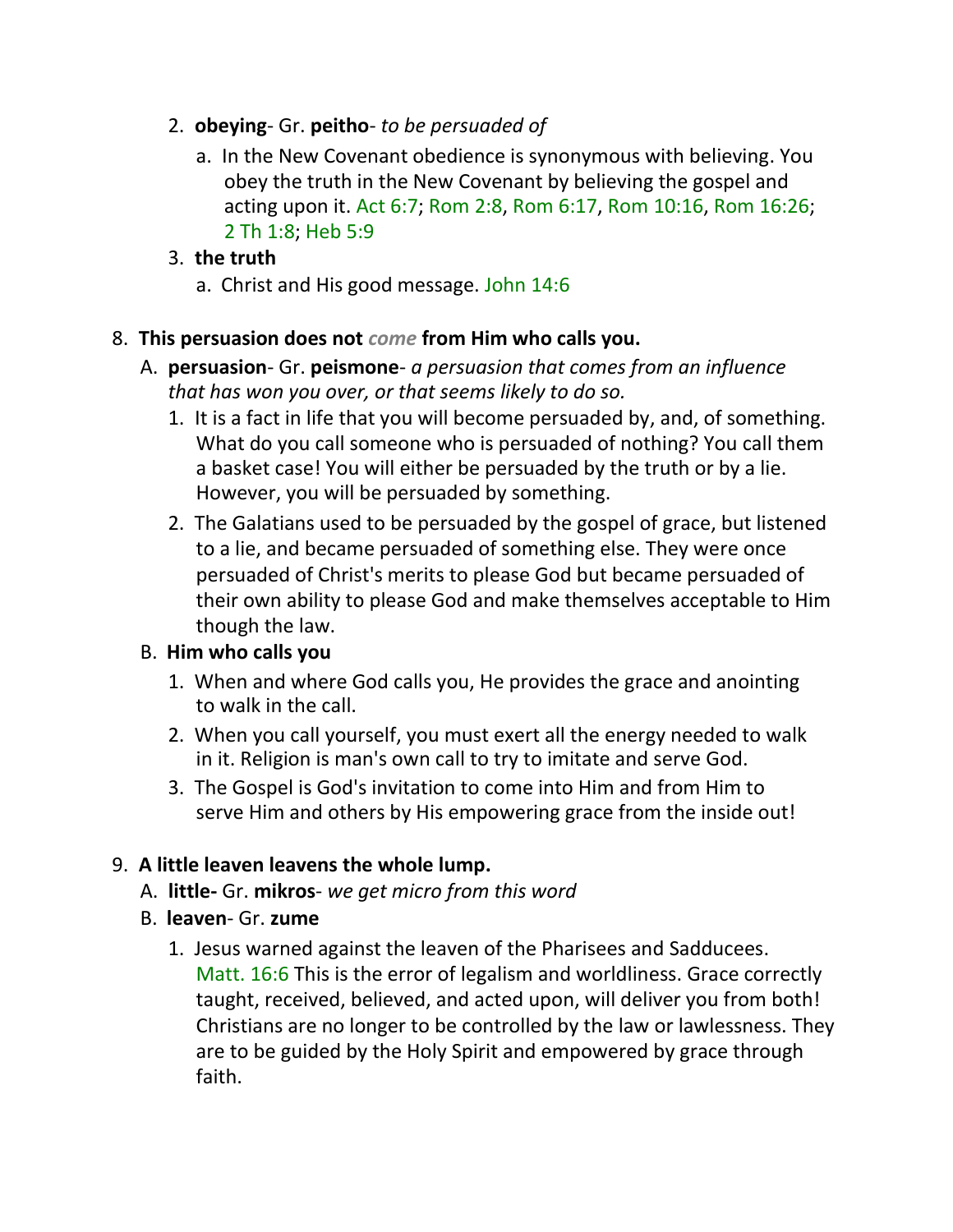- 2. One area of compromise leads to another. The enemy never comes on full force. He wants us to do something "just this time". He wants us to just do it "just a little bit". He wants us to try it "just a little while". This is taking a step into quicksand!
- 3. Allowing someone on your church leadership team that is given over to legalism or worldliness is like leaven. That person will start to affect everything around them. You must take that person out of leadership. 1 Cor. 5:6-7, 1 Cor. 15:33
- 4. If you are born again, you are unleavened by sin in your spirit, however, we have leaven in our souls. 1 Cor. 5:7 We need to get rid of the leaven of sin and worldliness out of our souls, by the intake of the Word of God and by acting on what we believe. We purify our souls by obedience to the Truth, which is the Word of God. 1 Pet. 1:22
- C. **lump** Gr. **phurama** *any substance mixed with water and kneaded; a mass of dough*

## 10. **I have confidence in you, in the Lord that you will have no other mind; but he who troubles you shall bear his judgment, whoever he is.**

- A. **I have confidence in you,**
	- 1. **confidence** Gr. **peitho-** *persuaded*
		- a. Pastors need to place confidence in the people of God. Many pastors do not trust the people of God to live holy, so they preach rules and regulations to them. They do not trust them, so they try to control their movements and restrict their liberties.
		- b. We are to have confidence in the people of God, but that is qualified by the next phrase, "in the Lord"
		- c. We should not trust people's flesh any farther than we can throw it. That is why we need to make sure, all we do, is open for all eyes to see and have personal accountability one with another.

## B. **in the Lord,**

- 1. We are in the Lord. Our spirit is one spirit with the Lord. 1 Cor. 6:17 We are connected with the Lord in our spirit.
- 2. We can trust every Christian's spirit. That is why when we teach and preach the Word of God we should appeal to their spirit. Our spirit can do all of the Word of God. We are to show people who they are in their spirit and how to live from their spirit, by faith. When we do that, people do not need a lot of rules and regulations. They will be regulated by the Word, the Spirit, and by faith!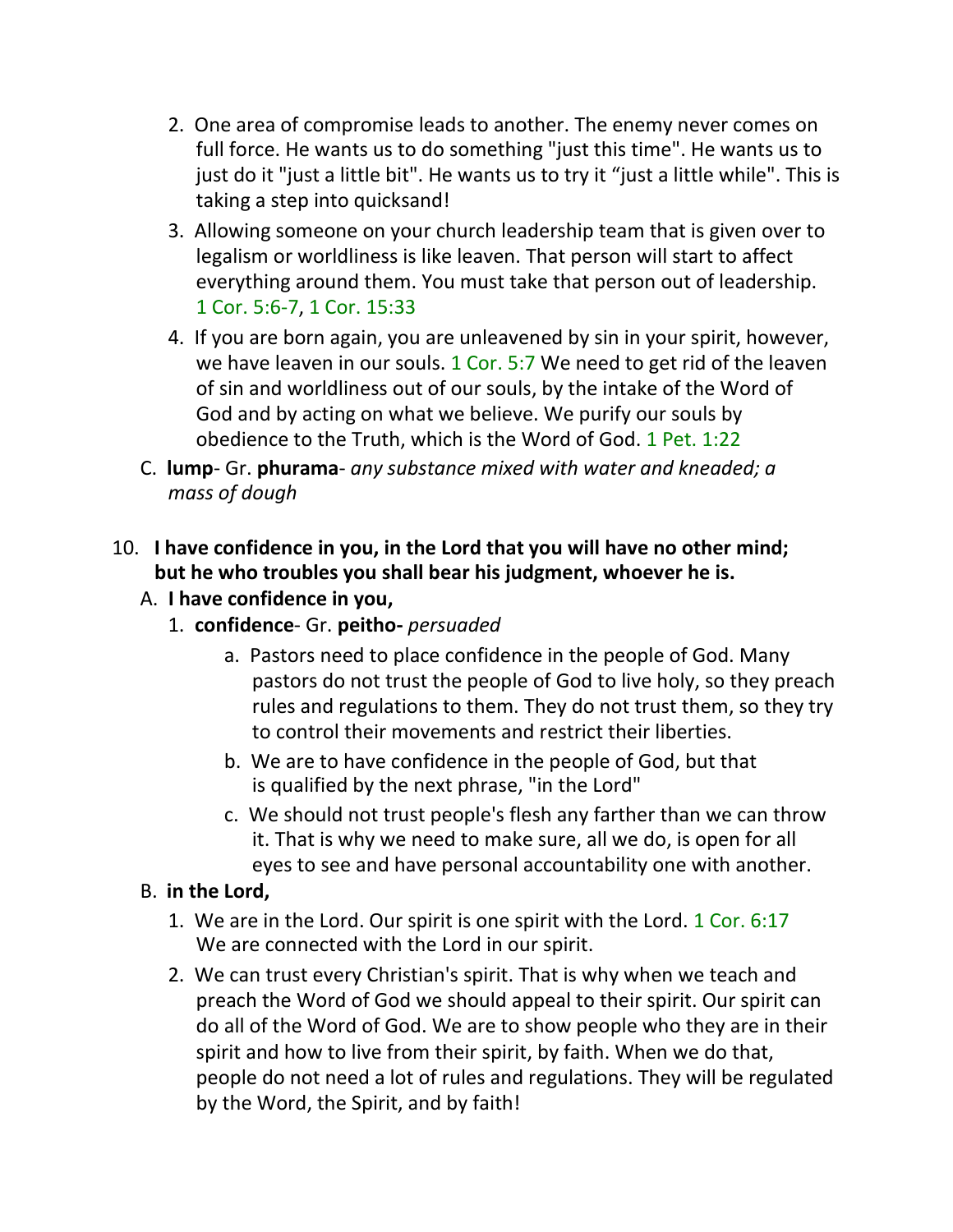3. Many pastors are teaching and preaching to people's flesh. The flesh cannot do any of the Word of God! The flesh is corrupt at its core. We must appeal to the saint's spirit and then they can obey all of the Word of God with a smile because it is done in the power of grace, love, and faith!

## C. **that you will have no other mind;**

- 1. **mind** Gr. **phroneo** *to have understanding, to feel, to think, to have an opinion of one's self*
	- a. It is only in the Lord that we have the same mind. As each believer learns who they are in their spirit, and learns to walk from their spirit, the more like-minded they become with others that are doing the same! They do not become like-minded in every area of doctrine, but they become like-minded in servitude, love, and peace.

## D. **but he who troubles you shall bear his judgment,**

- 1. **troubles** Gr. **tarasso** *to agitate, trouble (a thing, by the movement of its parts to and fro), to cause one inward commotion, take away his calmness of mind, disturb his equanimity, to disquiet, make restless, to stir up to render anxious or distressed to perplex the mind of one by suggesting scruples or doubts.*
- 2. **bear** Gr. **bastazo** *to take up with the hands, to bear what is burdensome*
- 3. **judgment** Gr. **krima** *a decree, judgment condemnation of wrong, the punishment with which one is sentenced.*
	- a. The Universalists of today says that Christ bore all of mankind's judgment so no human will ever be judged again. How can they explain away this verse that says, "He will **bear his judgment**"?
	- b. Mankind's sins have been judged in Christ. All the judgments due to those sins have been removed by and in Christ. However, not everyone is in Christ. You must be in Christ to experience freedom from the wrath of God. He is our ARK! Not all people are in Christ or die in Christ. Notice, Ananias and Sapphira and Herod. Acts 5:5, 10, 12:23 These were unbelievers who were judged while they lived! All three were struck down and died for their sin! It is true that God was **in Christ** reconciling the world to Himself, not imputing man's sins to them. 2 Cor. 5:19 However, please notice,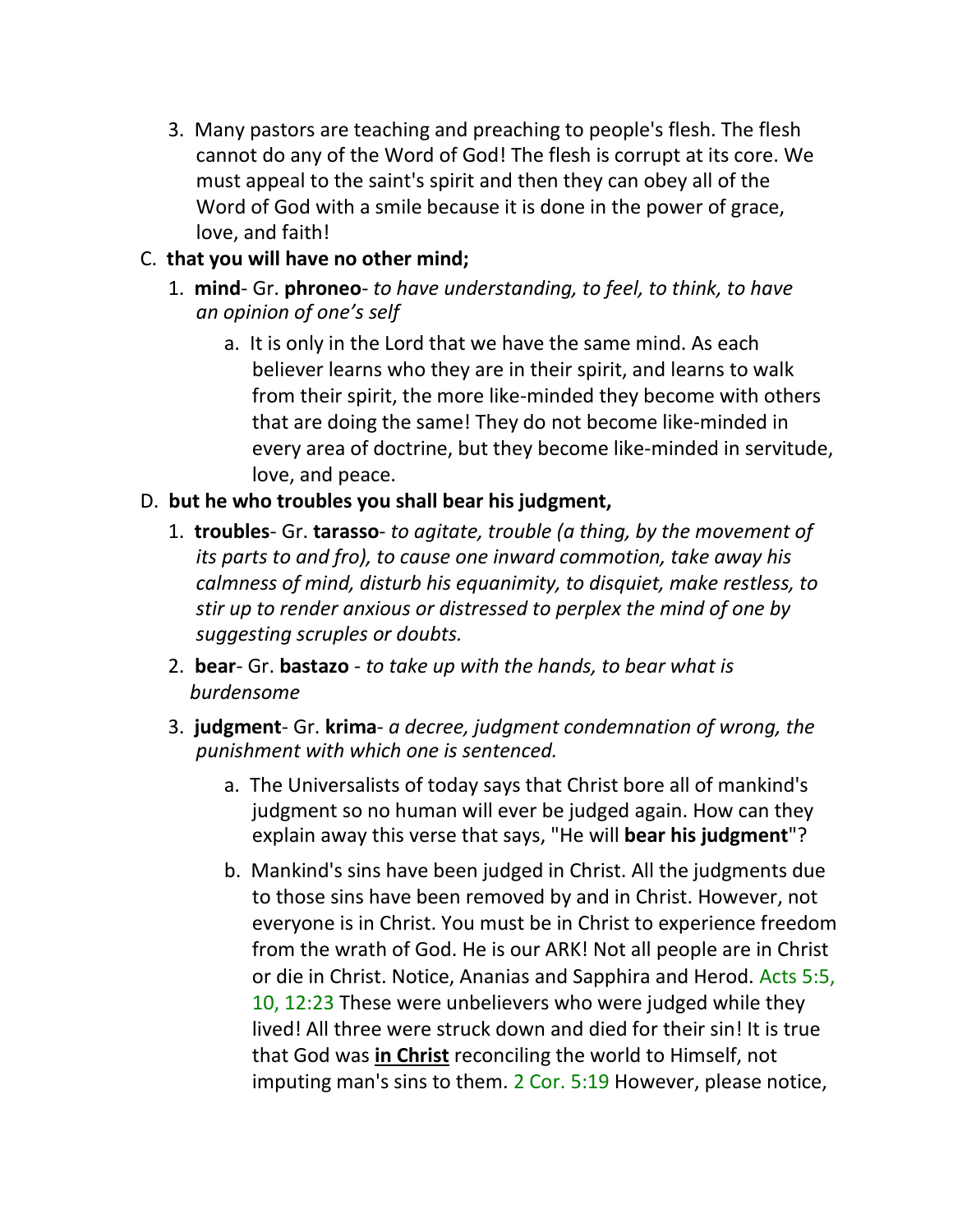where these sins are not imputed to world- **IN CHRIST!!** You must be in Christ, for your sins not to be imputed to you. We are now presently in the dispensation of the grace of God. God is withholding His wrath in large part, in this age of grace towards those not in Christ, to demonstrate His goodness to lead people to repentance. Rom. 2:4 However, during the Tribulation, God's wrath is clearly poured out on unbelieving mankind in one judgment after another. Did Jesus not die for all those people that will live in the Tribulation too? If He is not imputing sins to them, then why will all the judgments and wrath come upon them? Has God changed his Word in the Tribulation or did Jesus not die for those in the Tribulation? No, our sins are not imputed to us **IN CHRIST**. The age of grace will be over at this time.

- c. We all will be judged for our works. A Christian's bad works will be burned up and we will suffer the loss of rewards. Our good works will be rewarded. 1 Cor. 3:11-15 The guilt and punishment for our wicked deeds have been born by Christ.
- d. Unbelievers will be judged for their works and be punished. Rev. 20:11-15 They will be thrown into the Lake of Fire for their rejection of Christ, but there will be different levels of torment based upon works.

## E. **whoever he is.**

1. God is no respecter of persons.

## 11. **And I, brethren, if I still preach circumcision, why do I still suffer persecution? Then the offense of the cross has ceased.**

# A. **And I, brethren,**

- 1. I Paul.
- B. **if I still preach circumcision,**
	- 1. **still preach**
		- a. Paul used to preach circumcision when he was Saul of Tarsus.

# C. **why do I still suffer persecution?**

# 1. **still suffer persecution**

a. What you are **still** doing is what makes a difference, for bad or good. What are you still doing in your life? Paul was still preaching grace although he experienced suffering for it.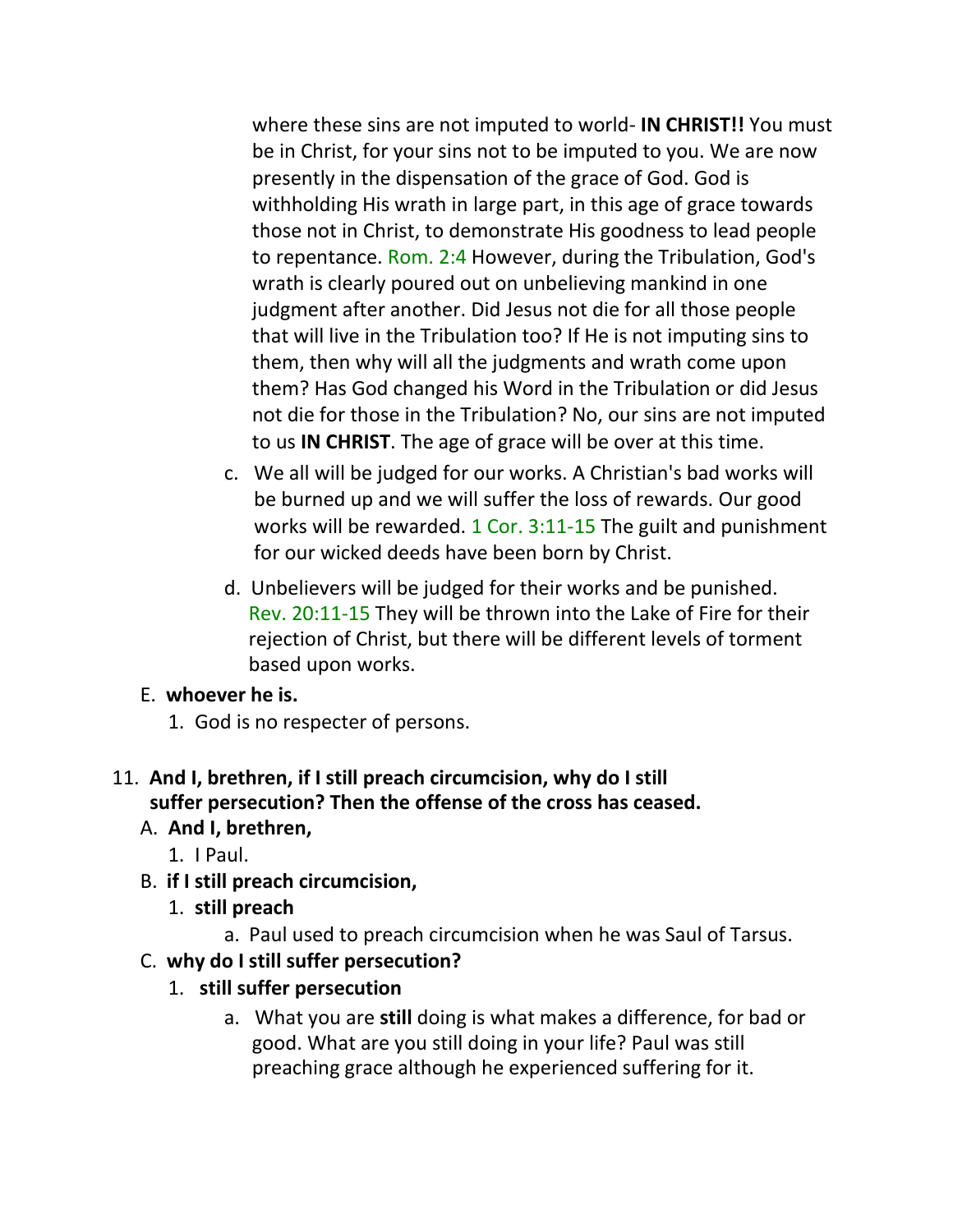- D. **Then the offense of the cross as ceased.**
	- 1. **offense** Gr. **skandalon** *scandal; any impediment placed in the way and causing one to stumble or fall*
	- 2. **ceased** Gr. **katargeo** *to render idle, unemployed, inactivate, inoperative, to deprive of force, influence, power*
		- a. The offense of the cross is that God crucified the old man and his sins, with Christ, on the cross. This crucifixion was God's judgment upon man and his works - Jew and Gentile. Man could not be rehabilitated through the law; he had to die because of his corruptness. The cross what man's sentence. The Judiazers despised the cross and its message of grace. To accept the cross would accept that they were corrupt sinners who had no hope of self-justification. They had no stomach for being justified freely through the shed blood of the cross. The Judiazers were too proud of their fleshly accomplishments to ever do that. They still sought to be justified by their works much like Cain was in the Old Testament.

### 12. **I could wish that those who trouble you would even cut themselves off!**

- A. **wish** Gr. **ophelon** *where one wishes that a thing had happened which has not happened, or a thing be done which probably will not be done*
- B. **trouble** Gr. **anastatoo** *to stir up, excite, unsettle; to excite tumults and seditions to upset, unsettle, minds by disseminating religious error*
	- 1. Legalism will always breed pride, tumults, seditions, and divisions.
	- 2. Grace will bring humility and unity.
- C. **cut themselves off** Gr. **apokopto** *to cut off or amputate*
	- 1. The Judiazers taught the need for circumcision. Paul wished they would go all the way and castrate themselves!

### 13. **For you, brethren, have been called to liberty; only do not** *use* **liberty as an opportunity for the flesh, but through love serve one another.**

- A. **For you, brethren,**
	- 1. Paul is repeatedly calling them brethren to show that he does not believe they have rejected Christ.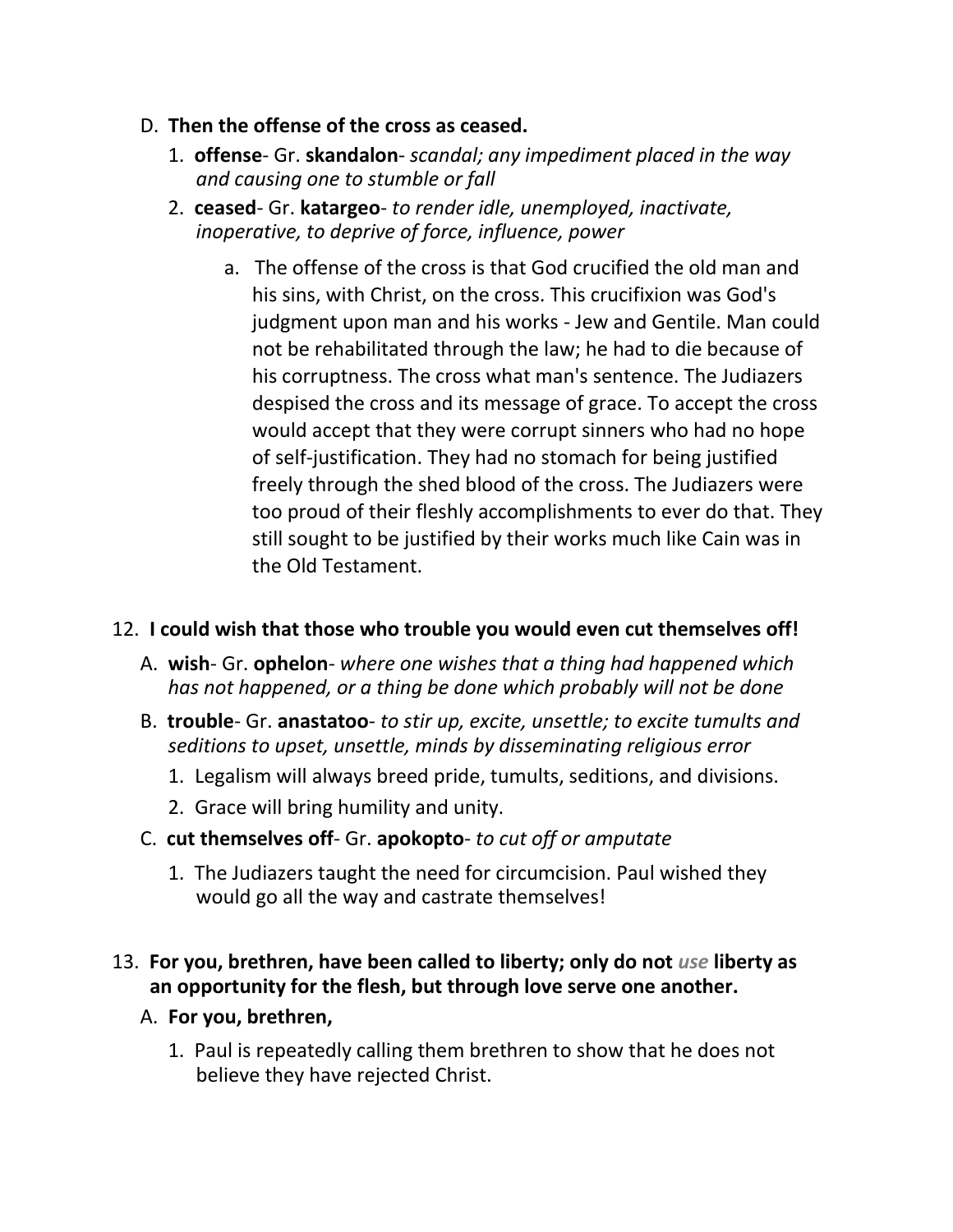#### B. **have been called to liberty;**

- 1. We have been called to liberty. With God's call comes grace and anointing to fulfill that call. However, we must believe that and act upon it for it to go into effect for us.
- 2. Our liberty speaks of our vertical relationship with God. We no longer perform for God's favor or blessings. Christ performed for us, perfectly. We no longer are under any obligation of rules and regulations to earn God's favor. However, we still have horizontal relationships in the world that we are called to steward the grace of God towards. 1Pet. 4:10

### C. **only do not use liberty as an opportunity for the flesh,**

1. Many who are hearing about their vertical liberty with God seem to think they have the same horizontal liberty as well. They do not seem to think they need to work anymore or be faithful when they do work. They do not think that they need to be honest with others or serve others.

They think that if they are called to any natural responsibility that it means they are being put under bondage to the law. Hogwash! We live in a natural world with other people in which we are called by God, to serve them, by bearing the fruit of the Spirit. There is a world of lost people who can only see Jesus in our actions and service. Grace is not freedom to live as we want, but it is power to live as God wants us to, in order to love and serve others.

### 2. **opportunity for the flesh**

- a. Many have rejected the law and have gone over to antinomianism, which means "against law". We are not called to antinomianism! We are called to live by higher laws than the Law of Moses. The Laws of Moses were all external. However, now we are to live by the internal laws of faith (Rom. 3:27), love (Jn. 13:34), and the Spirit of life that is in Christ Jesus (Rom. 8:2)! **These are the laws of grace!**
	- i. Heb 8:10 FOR THIS IS THE COVENANT THAT I WILL MAKE WITH THE HOUSE OF ISRAEL AFTER THOSE DAYS, SAYS THE LORD: I WILL **PUT MY LAWS IN THEIR MIND AND WRITE THEM ON THEIR HEARTS**; AND I WILL BE THEIR GOD, AND THEY SHALL BE MY PEOPLE.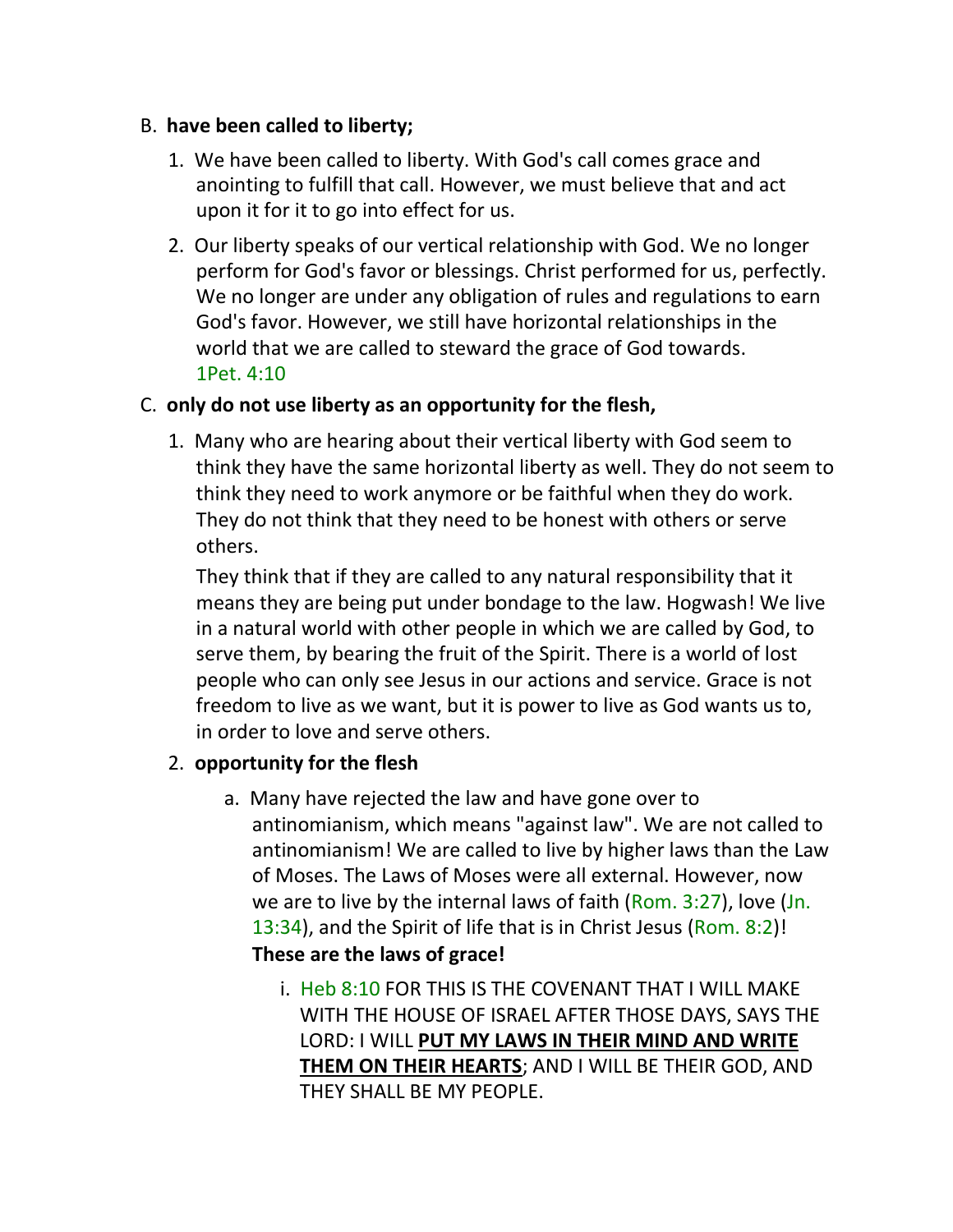- ii. God did not write the Mosaic Law upon our heart; he put the laws of love, faith, and the Spirit of life that is in Christ Jesus in our hearts!
- b. If we just lay on our intertube of grace and float down the river of God's love and refuse to operate in faith, love, and the Spirit of Christ, we will default to our selfish, self-serving flesh! The ONLY antidote to living free from the control of our flesh is to walk in the Spirit. If we walk in the Spirit, we will not fulfill the lust of the flesh. Gal. 5:16
- c. Walking in the Spirit means to operate in the laws of faith, love, and the Spirit of life in Christ Jesus. These laws reside in our spirit and are there by grace. When we tap into these internal laws of grace, they will lift us up out of the flesh to higher realms than we could attain naturally. Keys to tapping into these laws are meditation of the Word of God and renewing our mind. As we daily gaze into the mirror of the Word, we are transformed into that image, by the Spirit of God. 2 Cor. 3:18

## D. **but through love serve one another**

- 1. **serve one another**
	- a. We are not only positionally justified vertically before the Father, but we also have received the life and nature of Jesus, to bear His fruit in our natural horizontal relationships. One of the chief displays of the nature of Jesus in and through us is servant hood. Jesus did not come to be served but to serve. Matt. 20:28 He took upon Himself the form of a servant during His ministry. Phil. 2:7
	- b. One test, if we are walking in the Spirit, is the servant hood test.
	- c. Promotion in the kingdom of God is just the call of God to a greater realm of servant hood.

## 14. **For all the law is fulfilled in one word,** *even* **in this: "YOU SHALL LOVE YOUR NEIGHBOR AS YOURSELF."**

- A. **For all the law is fulfilled in one word,**
	- 1. **fulfilled** Gr. **pleroo** *to render full or complete*
	- 2. **one word**
		- a. The one word is **LOVE**.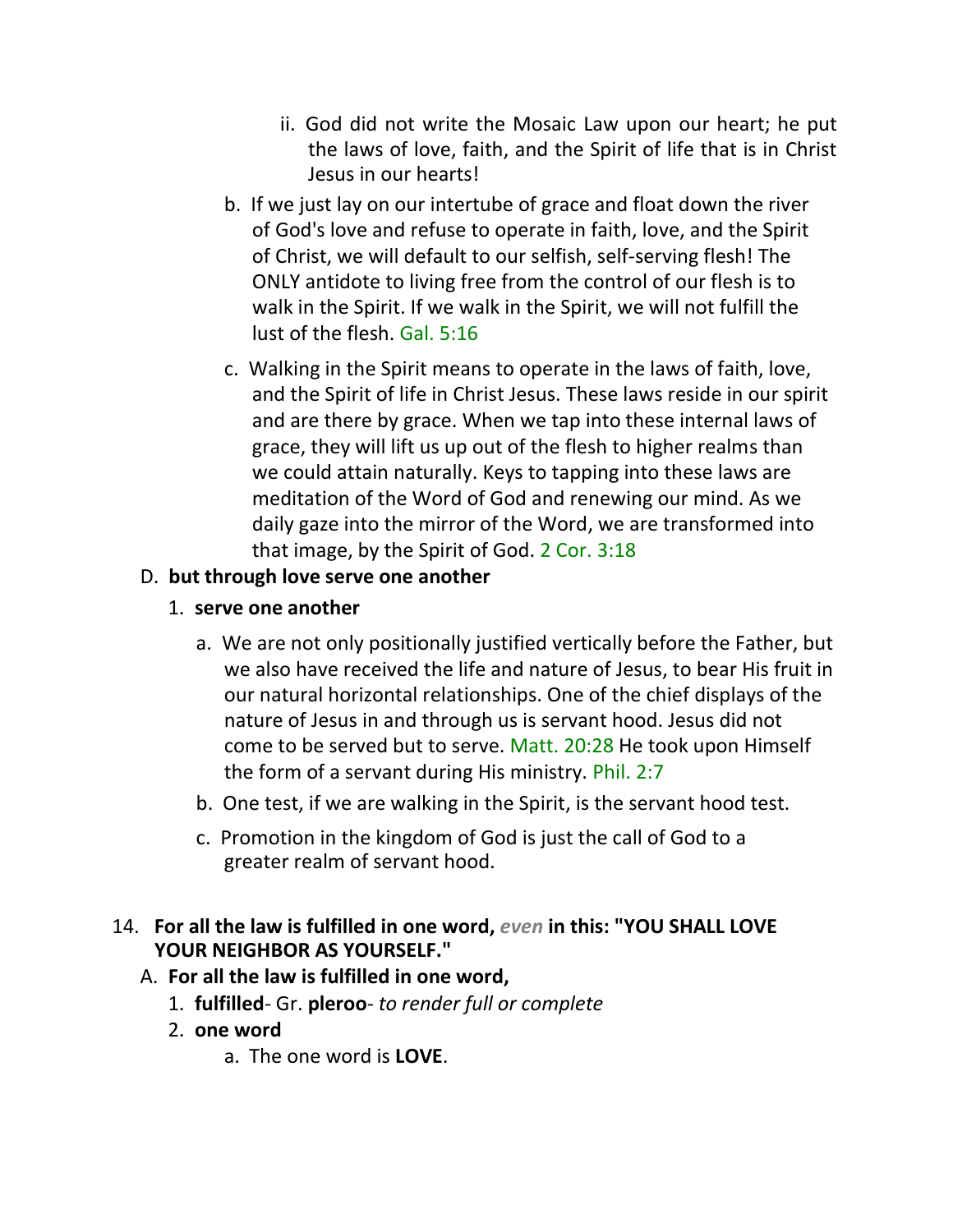### B. **even in this: You shall love your neighbor as yourself.**

- 1. **love you neighbor as yourself**
	- a. Jesus fulfilled the law for us. He did it through LOVE. None of us has perfectly fulfilled this one word! None of us has perfectly loved our neighbor as himself. Jesus did this. He loved us as Himself. He took our sins on Himself. He took our curses on Himself. He died for us. Jesus is LOVE for God is love. 1 John 4:8
	- b. We can never fulfill this one word by will power or by the energy of our flesh. We can only fulfill this by the internal laws of grace.
	- c. We can only fulfill the righteous requirement of the law if we walk in the Spirit and are empowered by the love of God that has been shed abroad in our hearts by the Holy Spirit. Rom. 8:4, Rom. 5:5
	- d. The law is only fulfilled by Jesus and our faith in Him. Jesus fulfilled the law by perfectly satisfying the law. This establishes our vertical relationship with God. Only Jesus, living in and through us, can satisfy the righteous demand of the law, which is love. Jesus fulfills the law horizontally through us when we walk trusting in His Spirit and Word working through us.

## 15. **But if you bite and devour one another, beware lest you be consumed by one another!**

### A. **But if you bite and devour one another,**

- 1. **bite** Gr. **dakno** *to bite with the teeth; metaphorically, to wound the soul, cut lacerate, rend with reproaches*
- 2. **devour** Gr. **katesthio-** *to consume by eating, to eat up, devour; to strip another of anything*
	- a. Biting and devouring speak of internal hunger. All humans hunger for significance, importance, and value. In legalism you are left to attain this yourself. However, God offers this by His grace through faith.
	- b. Legalism is external religion. In legalism, internal hunger is directed outward. In legalism you will seek to satisfy your hunger for significance, importance, and value from your own endeavors and from people.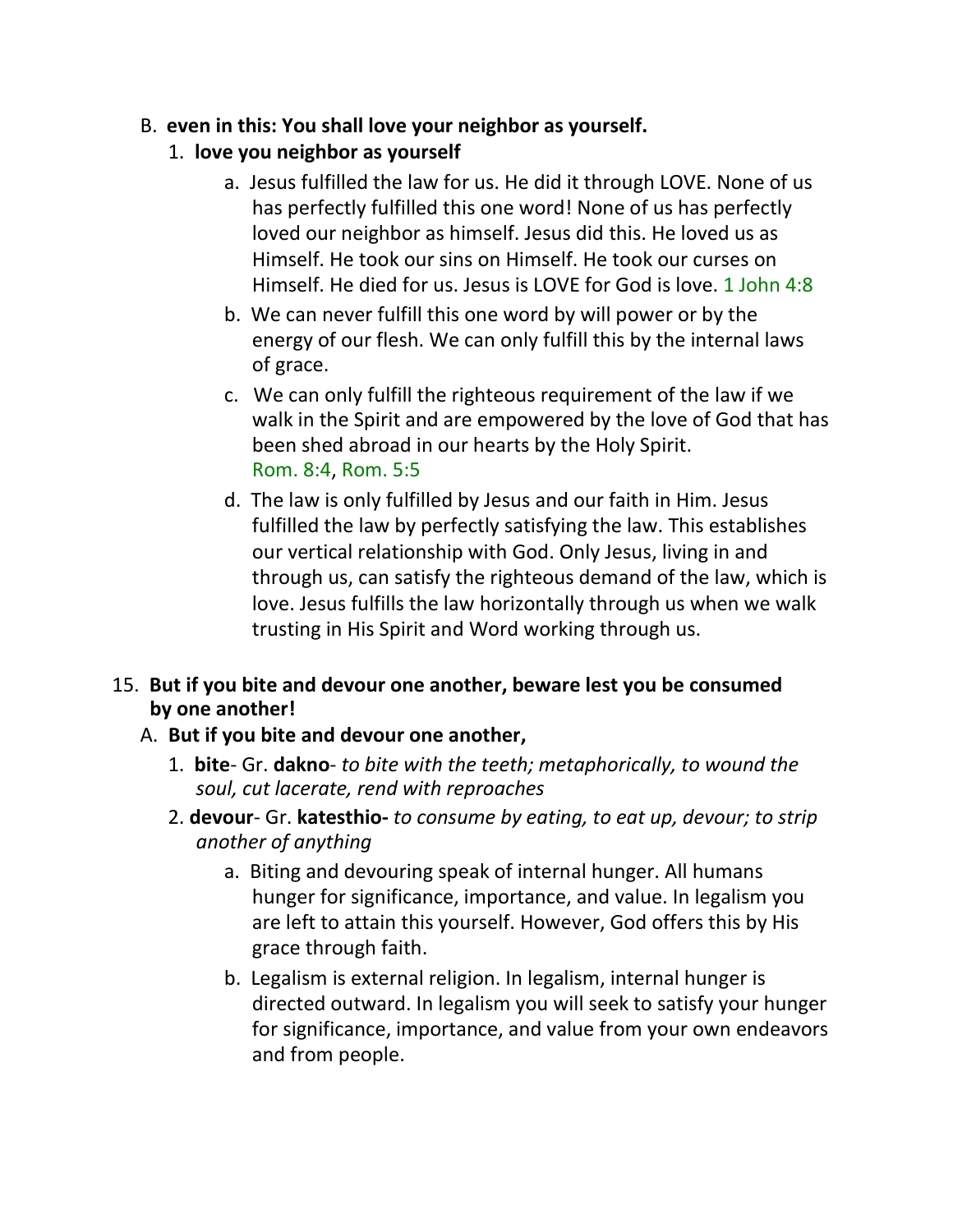- c. Biting and devouring people is the product of legalism. You will always be in a competition with others to attain significance, importance, and value. In legalism, this is always in short and limited supply, in which you must get yours or do without! The legalist relishes when others are put in a bad light, while they themselves are delighted when they stand in a good light in front of others. We were made to eat food, not people. **Legalists are cannibals**! They eat people. They bite and devour people! Do not be a cannibal! There is nothing as sad as a Christian cannibal! By the way, being a cannibal will never satisfy that internal hunger. Only the love and grace of God will satisfy it through the Holy Spirit. We need to feed on the Word of God, the love of God, and His faithfulness. Matt. 4:4, Ps. 37:3
- d. With the riches of God's grace there is no shortage of supply of significance, importance, and value. All can receive to the satisfaction of their souls and the supply will not be exhausted! We can celebrate other's significance, importance, and value and not have ours diminished at all!

### B. **beware lest you be consumed by one another**

- 1. **beware** Gr. **blepo** *to see, discern, to turn the thoughts or direct the mind to a thing, to consider, contemplate, to look at, to weigh carefully, examine*
	- a. We need to watch ourselves closely because the default of our flesh is to attain significance, importance, and value independent of the grace of God. When we do this, we will always end up being cannibals!
	- b. The second we find ourselves having critical thoughts towards others or a desire to be put in a good light, especially at the expense of others, we need to draw upon the unconditional love of God towards us and remind ourselves of who we are in Christ and because of Christ.
- 2. **consumed** Gr. **analisko** *to expend; to consume, use up, destroy*
	- a. Legalism will consume you and others. Legalism is living by your own resources. Your resources will be consumed but never God's resources!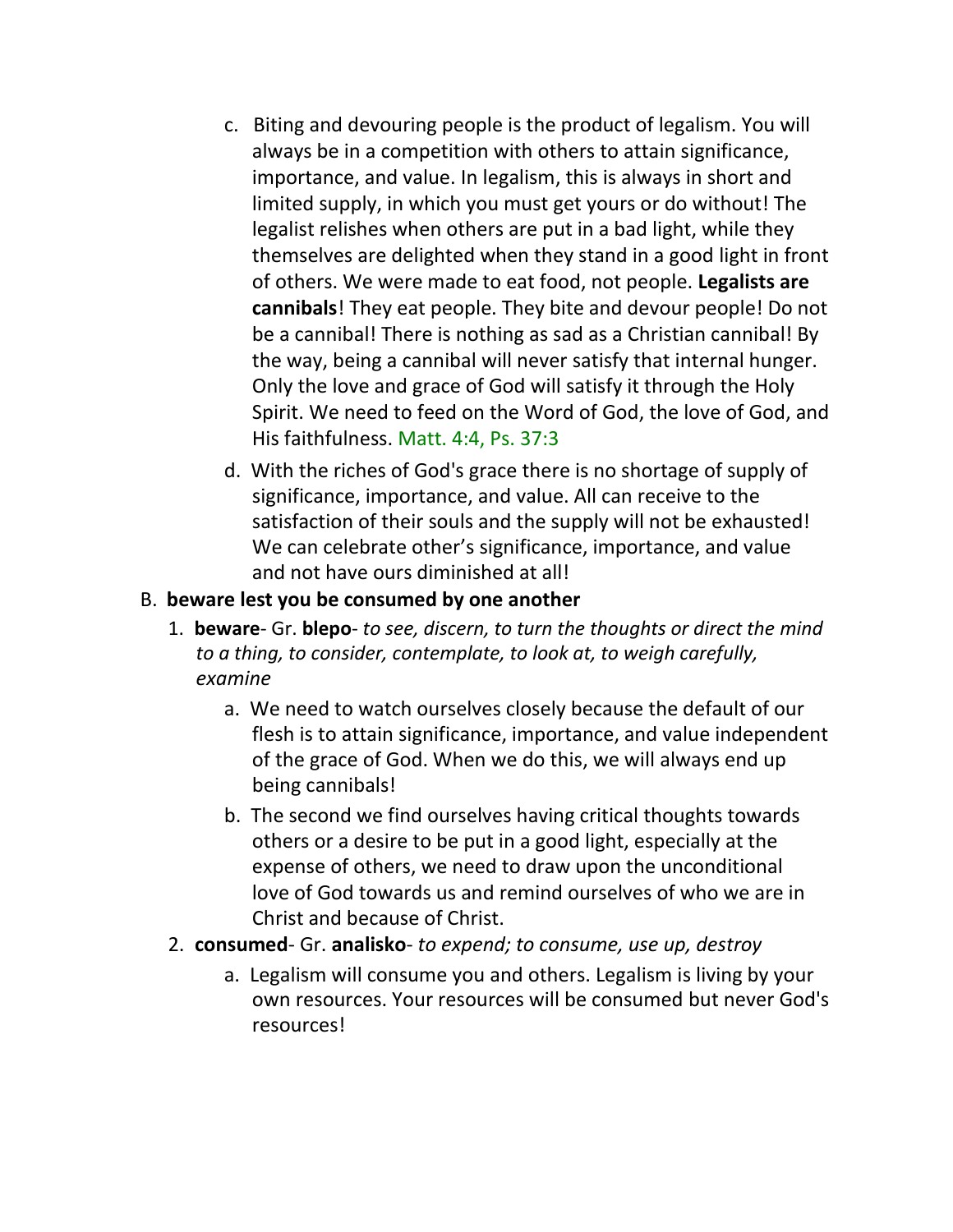b. Legalistic churches and preachers consume their people. They use the people to attain their own significance, importance, and value all the while saying it is all for God's glory. It is really just spiritual cannibalism! It will make you throw up!

# 16. **I say then: Walk in the Spirit, and you shall not fulfill the lust of the flesh.**

# A. **I say then**

- 1. Now the antidote to walking in the flesh and to cannibalism is!
- B. **walk in the Spirit,**
	- 1. **walk** Gr. **peripateo** *to make one's way, progress; to make due use of* *opportunities*; *to regulate one's life, to conduct one's self*
		- a. The walk in the Spirit is something that we must choose to do one step at a time, one day at a time. You do not make a onetime commitment to the Spirit. It is a daily, hourly, and minute by minute decision.

# 2. **in the Spirit**

- a. "In" speaks of union The Holy Spirit is one with our reborn spirit. 1 Cor. 6:17 We are a spirit and share the life of Christ, by the Holy Spirit.
- b. "In" speaks of empowerment by The Spirit through our spirit is our power source for Christian living. We experience this power by trusting faith, not by the strength of our will power.
- c. "In" speaks of identification with In our spirit we are identifiedmade identical, to Jesus. As we believe, speak, and act in accordance with this truth we will experience the supernatural empowerment of the Holy Spirit and will bear the fruit of the Spirit.

# C. **and you shall not fulfill the lust of the flesh**

- 1. **Fulfill** Gr. **teleo** *to bring to a close, to finish, to end, to perform, execute, complete, fulfill, (so that the thing done corresponds to what has been said.*
- 2. **lust of the flesh**
	- a. The Spirit is more powerful than the flesh. 1 John 4:4 However, the flesh is much stronger than soulish will power. We have a choice to use soulish will power or tap into the power of the Spirit by faith. Using your will power puts you under your own works. Using faith places you under the power of grace!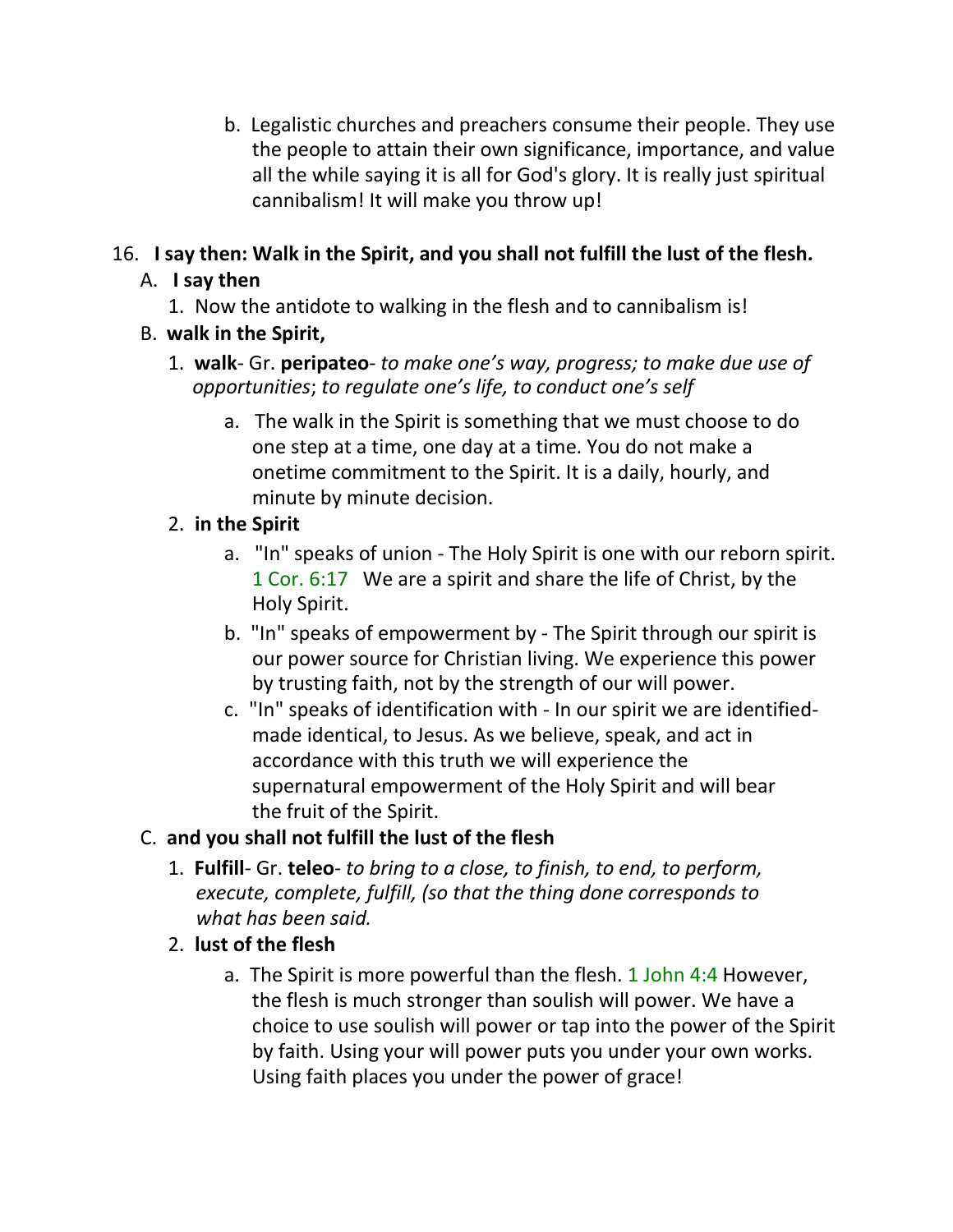- b. Paul repeatedly tells Christians to put off the works of the flesh and put on Christ and His deeds. Rom. 13:12-14, Eph. 4:22-24, Col. 3:8-11 Put off and put on are clothing terms. Clothing speaks of our identity. We are to cast off the old deeds that belonged to the person we were before we were born again and put on new deeds that belong to the new man which we are in Christ.
- c. This is done by faith in God's Word. This is done by speaking out our identity in Christ. This is done by using the name of Jesus! Say, "*In the name of Jesus I put off this work of darkness! I put you on Jesus! Thank you for clothing me with yourself and power right now*!" Say it and believe it! Right now, believe it!
- 17. **For the flesh lusts against the Spirit, and the Spirit against the flesh; and these are contrary to one another, so that you do not do the things that you wish.**
	- A. **For the flesh lusts against the Spirit,**
		- 1. **lusts** Gr. **epithumeo** *desires*
		- 2. **against** Gr. **kata** *against, down*
			- a. The flesh is not just against the Spirit, it wants to suppress the Spirit!
	- B. **and the Spirit against the flesh;**
		- 1. **Spirit-** Gr. **pneuma** *wind, human spirit, or the Spirit of God*
			- a. Only the context will show which it is.
			- b. Here it can refer both to our spirit and the Holy Spirit because they are in union with each other in the Christian. 1 Cor. 6:17
		- 2. **flesh** Gr. **sarx** *the body the flesh, denotes mere human nature, the earthly nature of man apart from divine influence, and therefore prone to sin and opposed to God*
			- a. The Spirit is not just against the flesh, but it desires to suppress the flesh!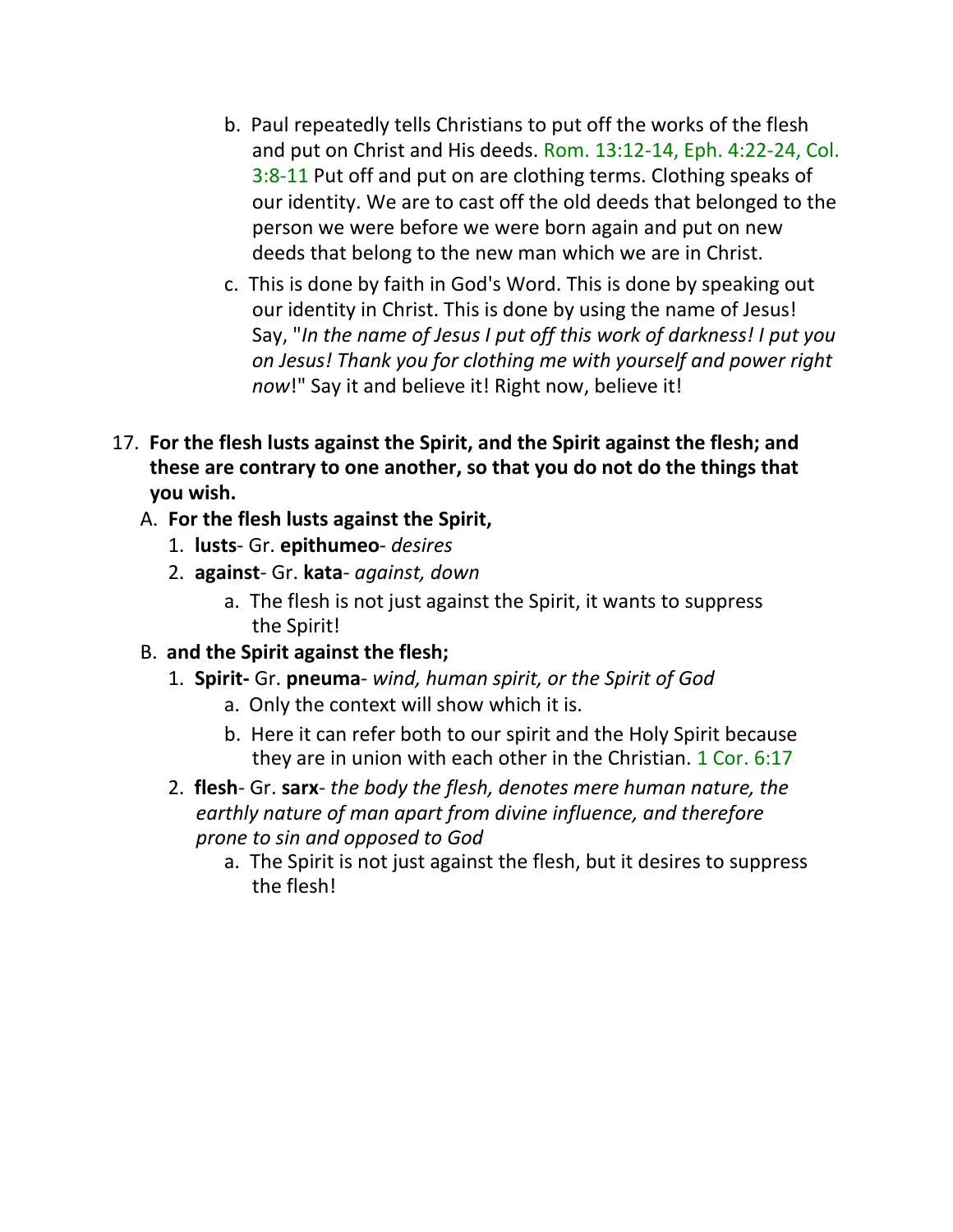#### C. **and these are contrary to one another**

- 1. **contrary-** Gr. **antikeimi-** *to be set over against, opposite to oppose, be adverse to, withstand.*
	- a. A Christian must understand that the fight is not really between them and their flesh, but between the Spirit and the flesh. So often we try to fight the flesh with our soulish will power and lose every time! You cannot win over your flesh by trying, effort, will power, or resolve. Your flesh is a constant that always pulls on your soul towards sin. If you fight the flesh with soul power, you will give out eventually.
	- b. How do you win against the flesh? It is by allowing the Spirit to overcome for you! How do you do that? You do it by faith. It is by Spirit power that you find victory!
	- c. As we have seen, we must understand that our old man was crucified with Christ. We are a new man! So, put off the deeds that belonged to the old man and put on the deeds of the new. We do this by exercising our authority in Christ by faith. We speak to the sinful temptation from the flesh and say, "I am dead to you, so I put you off in the name of Jesus! I am a new man and I put on Christ right now! Lord thank you for clothing me with you power and grace right now! I believe you are clothing me right now and empowering me by your Spirit! Hallelujah!"

## D. **so that you do not do the things that you wish**

### 1. **do not do**

- a. Paul discusses this problem in Romans 7.
- 2. **wish** Gr. **thelo** *to will, have in mind, intend, to be resolved or determined, to purpose to take delight in, have pleasure.*
	- a. In Romans 7, Paul said the things he wanted to do he could not do. Those things he resolved, determined, and even delighted in he could not bring to pass. This speaks of trying to overcome the flesh with soul power. Paul discovered the vanity of it! He ended up shouting, "What a miserable man I am! Who will deliver me?" That was a good question! Up until then, Paul was trying to deliver himself from his flesh. Now Paul understood someone else must do it because he was helpless in himself to find victory. Paul got a revelation that the Spirit would deliver him.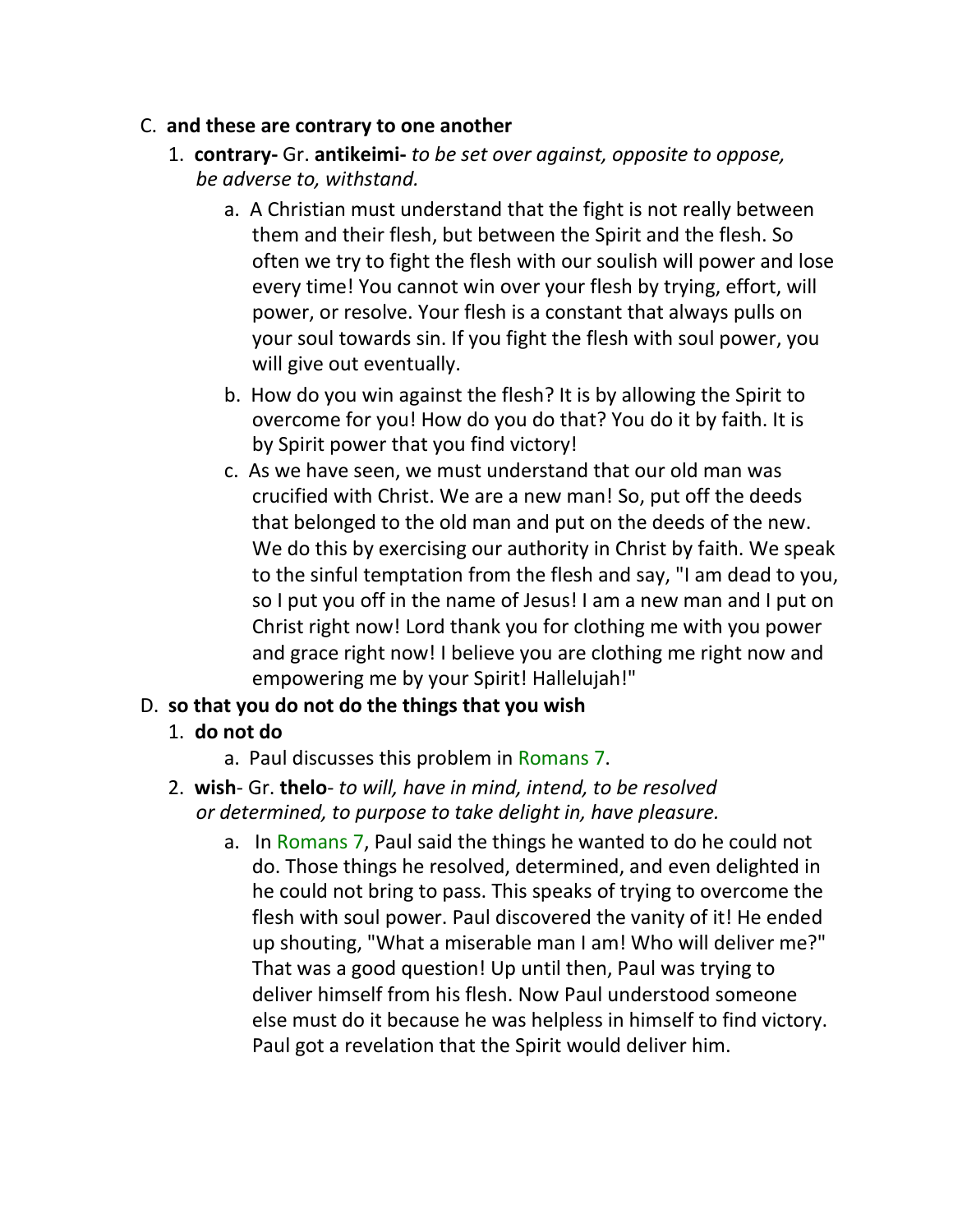### 18. **But if you are led by the Spirit, you are not under the law.** A. **But if you are led by the Spirit,**

- 1. **led** Gr. **ago** *to lead by laying hold of, and this way to bring to the point of destination: to lead by accompanying to (into) a place; to lead with one's self, attach to one's self as an attendant; to conduct, bring, to move, impel: of forces and influences on the mind.*
	- a. I have thought for years that being led by the Spirit meant to listen to what the Spirit says and to do it. However, the Greek word **ago** does not mean this kind of leading.
	- b. The Greek word "ago" is found 70 times in the New Testament and every time it means to be brought along by the force and power of another. It was used of Jesus being led to Pilate by the angry guards. It was used of animals being brought along by ropes. This word is not passive word but a forceful word!
	- c. Therefore, being led by the Spirit means to be empowered by, brought along by, or carried along by the Holy Spirit.

## 2. **by the Spirit**

- a. The Holy Spirit was sent to be our helper. One of the ways the Holy Spirit helps us is empowering us to do what we could never do in our natural selves. He carries us along when we believe the Word of God. The Spirit empowers us to do the Word!
- b. This is being under grace. Rom. 6:14

## B. **you are not under the law.**

### 1. **under the law**

- a. The principle of the law was based upon self-effort and selfreliance. When we are under the law, sin will have dominion over us. Rom. 6:14
- b. When we are being empowered by the Spirit [grace] we are not under the principles of self-effort and self-reliance.

### 19. **Now the works of the flesh are evident, which are: adultery, fornication, uncleanness, lewdness,**

### A. **Now the works of the flesh are evident,**

- 1. **works of the flesh**
	- a. These are a by-product of living independently of reliance upon the Holy Spirit.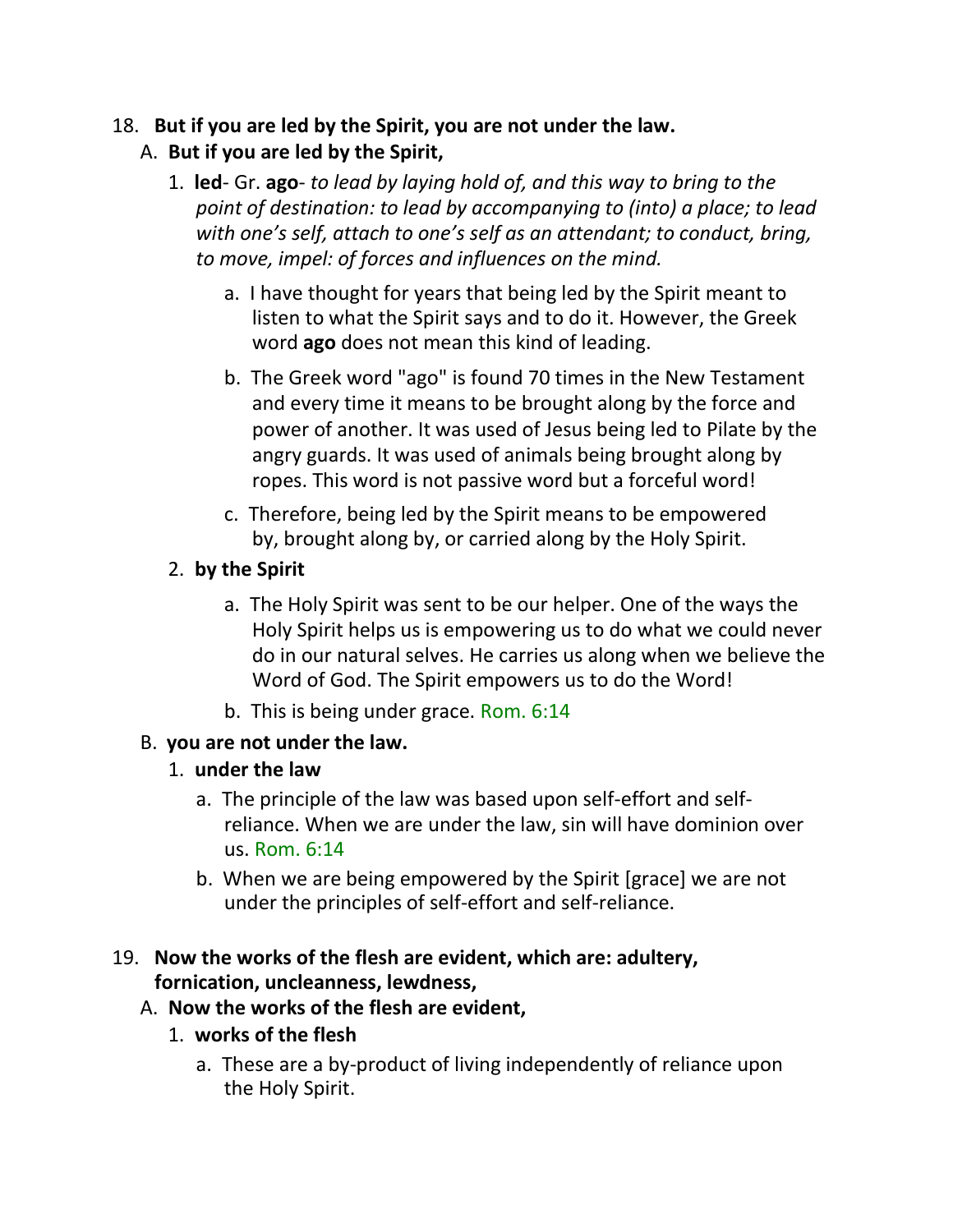- b. These are not just sins, that unbelievers do, but also what Christians do. The book of Galatians was not written to unbelievers but to Christians.
- 2. **evident** Gr. **phaneros** *apparent, manifest, evident, known; to be plainly recognized.*
	- a. It is clear to see if you are in the flesh or not. Just look to see if you are involved in the things in this list.
- B. **which are**
	- 1. There are certain things listed in the Word that are sin. These things listed here are sins.
	- 2. Paul will start with the sins of the body, and then move to the sins of the heart.
- C. **adultery-** Gr. **moicheia** *to commit adultery with, have unlawful intercourse with another's wife*
- D. **fornication** Gr. **porneia** *illicit sexual intercourse of any kind: adultery, fornication, homosexuality, lesbianism, intercourse with animals etc. sexual intercourse with close relatives; sexual intercourse with a divorced man or woman; intercourse with an person you are not married to. It also includes activity with pornography. We get the word "porn" from this Greek word.*
- E. **uncleanness** Gr. **akatharsia** *in a moral sense: the impurity of lustful, luxurious, profligate living; defilement, filthiness.*
- F. **lewdness** Gr. **aselgeia** unbridled *lust, excess, licentiousness, lasciviousness, wantonness, outrageousness, shamelessness, insolence*
- 20. **idolatry, sorcery, hatred, contentions, jealousies, outbursts of wrath, selfish ambitions, dissensions, heresies,**
	- A. **idolatry** Gr. **eidolotreia** *the worship of false gods, in the plural, the vices springing from idolatry and peculiar to it*
		- 1. This is not just the bowing down to a stone or metal statue. It is placing anything in your affections higher than God.
	- B. **sorcery** Gr. **pharmakeia** *the use or the administering of drugs; poisoning; sorcery, magical arts, often found in connection with idolatry and fostered by it* - we get our word pharmacy from this word!
		- 1. The use of drugs is considered partaking in sorcery. The use of drugs opens up someone to demonic activity and altered states of reality.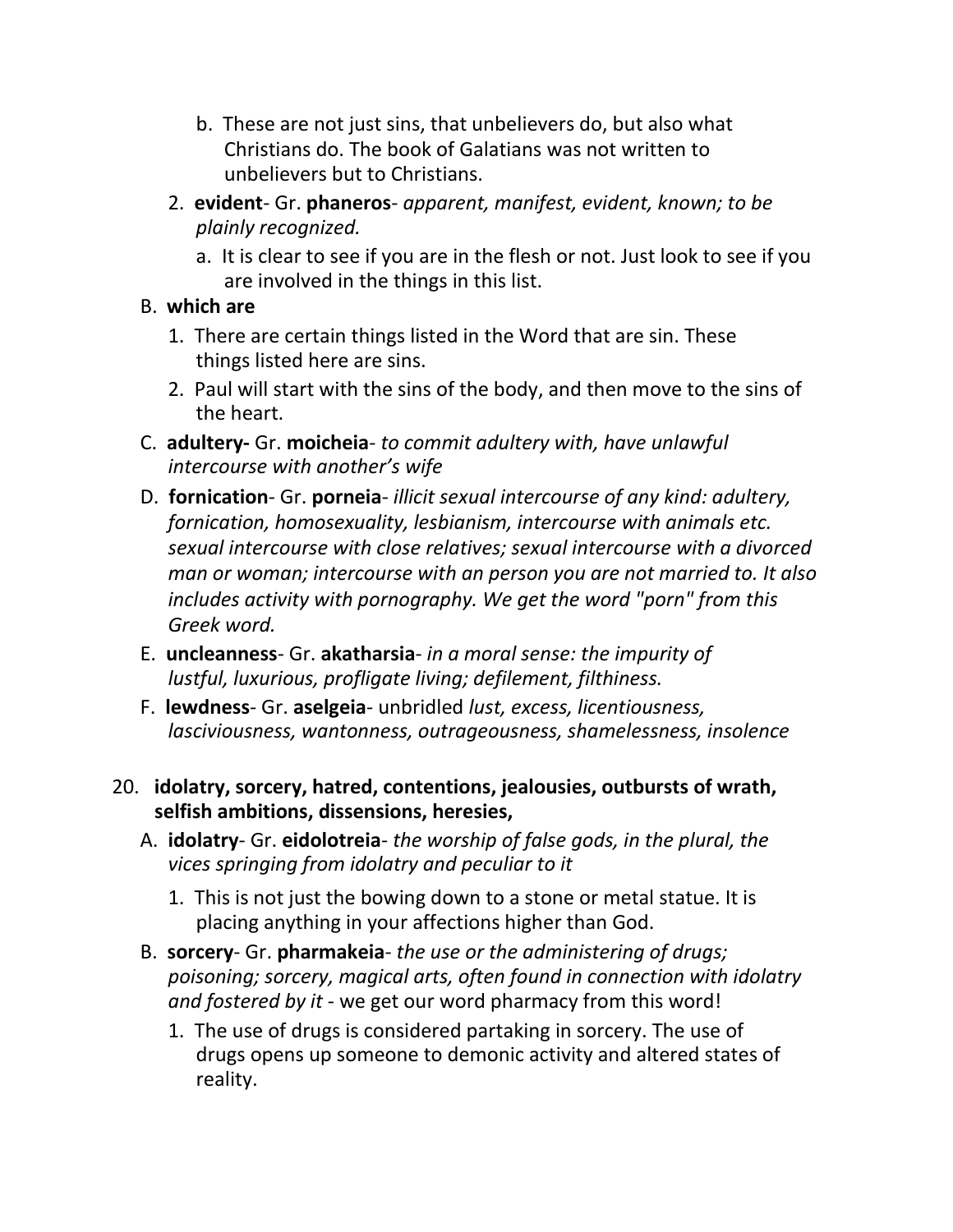- 2. Although sorcery involved demonic activity, it is called a work of the flesh. Demons have no control over them unless they yield to them through their flesh.
- 3. Christians do not need deliverance sessions; they need truth sessions with the Word and to walk in the Spirit!
- C. **hatred** Gr. **echthra** *enmity*
- D. **contentions** Gr. **eris** *strife, wrangling, fighting*
	- 1. This only comes by pride- Prov. 13:10
- E. **jealousies** Gr. **zelos** *an envious and contentious rivalry, jealousy; ardor in embracing, pursuing, defending anything.*
- F. **outbursts of wrath** Gr. **thumos** *passion, angry, heat, anger forthwith boiling up and soon subsiding again*
- G. **selfish ambitions** Gr. **eritheia** *electioneering or intriguing for office apparently, in the NT a courting distinction, a desire to put one's self forward; partisanship, fractiousness*
- E. **dissentions** Gr. **dichostasia** *dissension, division*
- F. **heresies** Gr. **hairesis** *dissensions arising from diversity of opinions and aims;* act *of taking, capture*
	- 1. The enemy introduces heresies in order to capture the saints of God with error.
	- 2. This is rampant today. A safeguard to being captured by heresies is to be grounded in the Word of God.
- 21. **envy, murders, drunkenness, revelries, and the like; of which I tell you beforehand, just as I also told** *you* **in time past, that those who practice such things will not inherit the kingdom of God.**
	- A. **envy** Gr. **phthonos** *ill will (as detraction), that is, jealousy (spite)*
	- B. **murders** Gr. **phonos-** *to slay, slaughter*
	- C. **drunkenness** Gr. **methe** *intoxication, to be under the influence of a toxin.*
	- D. **revelries** Gr. **komos** *a nocturnal and riotous procession of half drunken and frolicsome fellows who after supper parade through the streets with torches and music in honor of Bacchus or some other deity, and sing and play before houses of male and female friends; hence used generally of feasts and drinking parties that are protracted till late at night and indulge in revelry*

### E. **and the like;**

1. This is not an exhaustive list...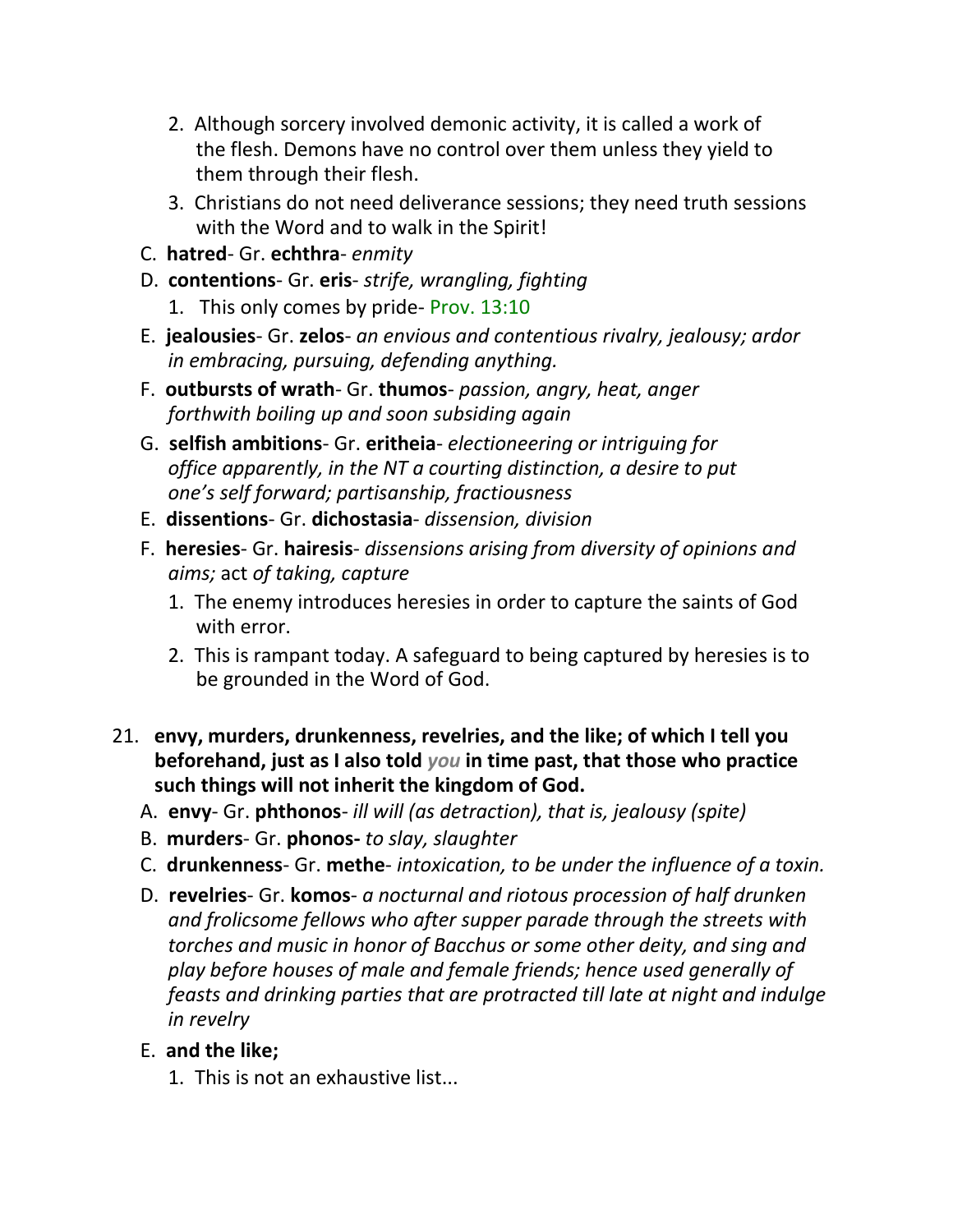### F. **of which I tell you beforehand**

- 1. This means that this behavior is always a future temptation.
- G. **just as I told you in time past,**
	- 1. This has been going on for a long, long time.
- H. **that those who practice such things will not inherit the kingdom of God.**
	- 1. **practice** Gr. **prasso** *to exercise, practice, to be busy with, carry on; perpetrate*
		- a. This is a habit of life, not a slip of indiscretion or weakness.
	- 2. **inherit** Gr. **kleronomeo** *to receive a lot, receive by lot especially to receive a part of an inheritance, receive as an inheritance, obtain by right of inheritance*
		- a. There are many things that are ours because we are children of God; however, they must be actively received by us by faith and our maturity.
		- b. The things listed above are signs of immature carnal Christians who are not ready to walk in their inheritance.
		- c. We are told in the book of Hebrews that it is through faith and patience that we inherit the promises. Heb. 6:12 Faith and patience are signs of a mature believer who is both able and ready to walk in their inheritance.
		- d. Walking in the things in this list reveal a lack of faith in God and His Word. It is impossible to practice these things and also inherit God's promises through faith and patience!

## 3. **kingdom of God**

- a. God's kingdom is a spiritual kingdom and upon Christ's return it will be both a natural and spiritual kingdom.
- b. Walking in our inheritance here on earth brings God's spiritual kingdom into manifestation in our natural world!

### 22. **But the fruit of the Spirit is love, joy, peace, longsuffering, kindness, goodness, faithfulness,**

## A. **But the fruit of the Spirit is love**

- 1. **fruit** Gr. **karpos** *fruit; that which originates or comes from something, an effect, result*
	- a. fruit does not come by straining and effort. Fruit comes by abiding and receiving! John 15:5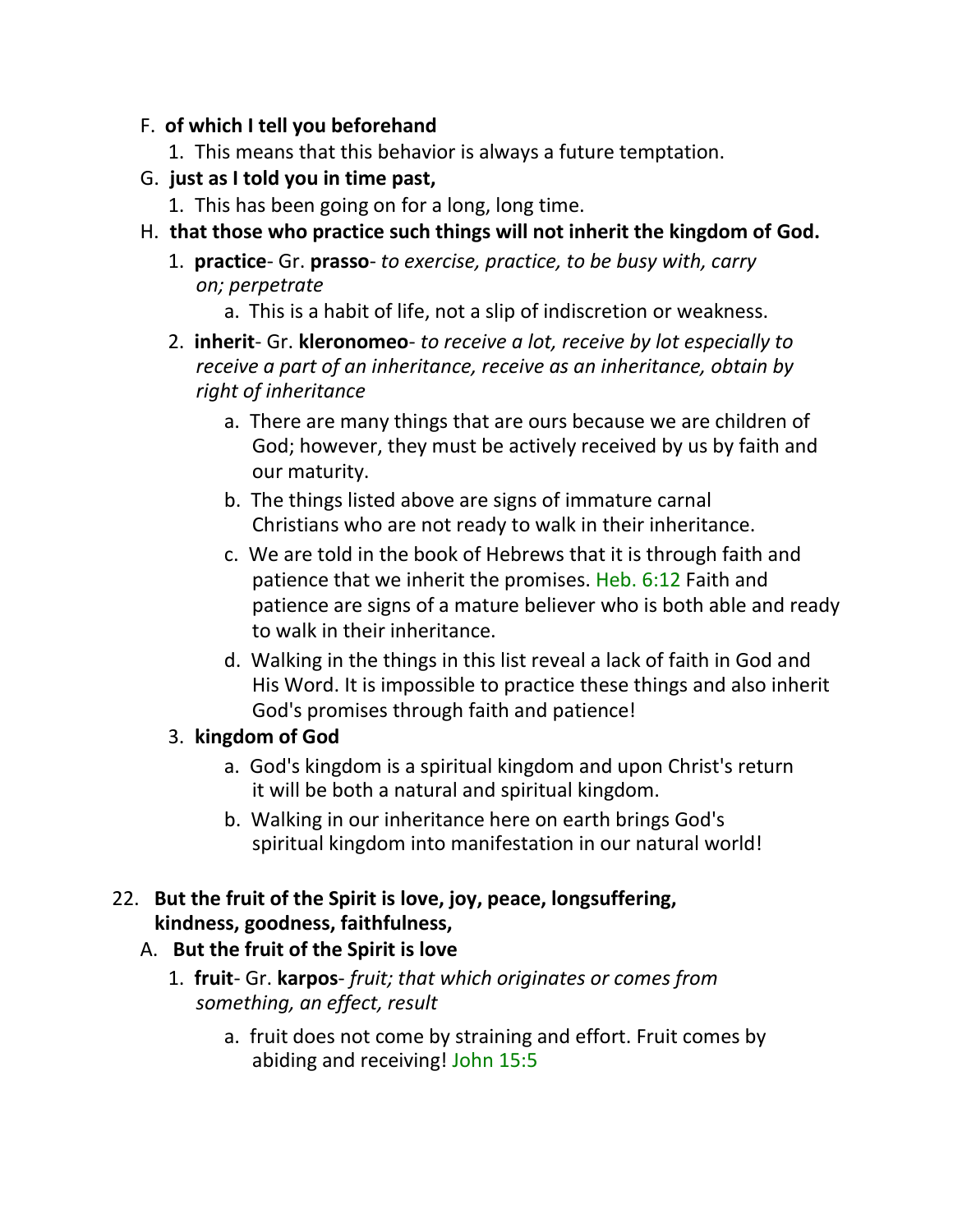b. We do not produce the fruit of the Spirit by the energy and effort of our wills, but through our abiding and faith in Christ within us.

## 2. **love**- **agape**

a. The fruit [singular] of the Spirit is love, for God is love. 1 John 4:8 The attributes listed after love are the various manifestations and produce of the love of God.

## B. **joy**- Gr. **chara**- *joy, gladness*

- 1. God's love produces joy. When we know we are loved by God unconditionally, it brings us joy and gladness!
- 2. God's love is unconditional on His side. You cannot make Him love you more or make Him love you less. However, for God's love to impact you on your side it is conditional upon believing. 1 John 4:16 We must believe and receive God's love for it to impact us.

## C. **peace**- Gr. **eirene**

- 1. God's love produces peace in our life.
- D. **longsuffering** Gr. **makrothumia** *to endure long with people*
	- 1. God's love produces patience with people.
- E. **kindness** Gr. **chrestotes** *moral goodness, integrity; kindness*
	- 1. God's love produces kindness.
- F. **goodness** Gr. **agathosune** *the state of goodness*, *that is, virtue* or *beneficence*
	- 1. God's love produces goodness.
- G. **faithfulness** Gr. **pistis** *fidelity, faithfulness; the character of one who can be relied on*
	- 1. Faithfulness is rooted in and is the demonstration of faith. Those who are faithful are those who are full of faith!
		- a. Stephen was selected to be a deacon in the early church because of his faithfulness. It is mentioned of him that he was full of faith! Acts 6:5, 8
	- 2. God's love produces faithfulness.

## 23. **gentleness, self-control. Against such there is no law.**

- A. **gentleness** Gr. **praotes** *gentleness, mildness, meekness*
	- 1. God's love produces gentleness.
- B. **self-control** Gr. **egkrateia** *self-control (the virtue of one who masters his desires and passions, especially his sensual appetites)*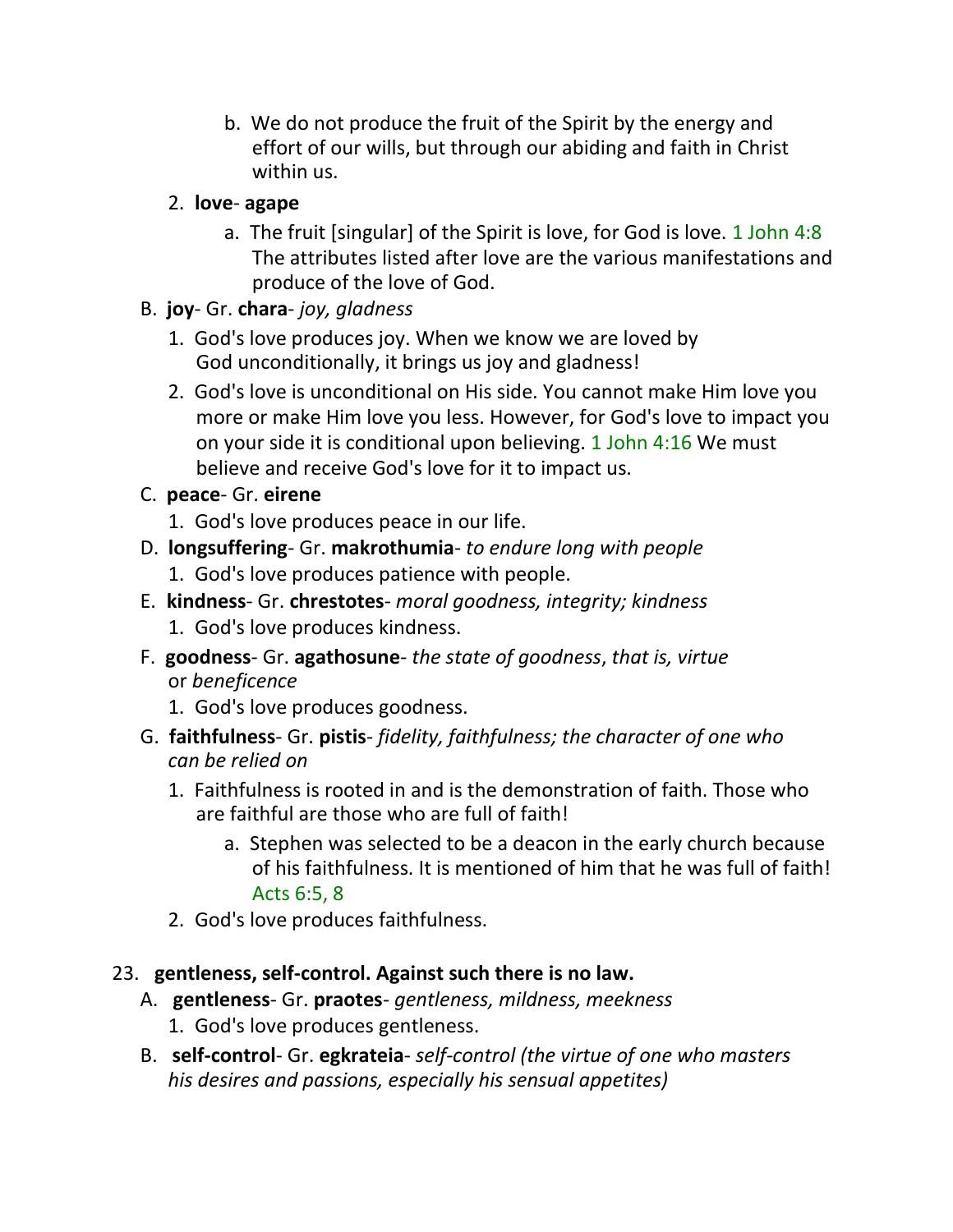1. We can only control ourselves by the power of the Spirit. We cannot get a handle on ourselves by our own efforts and will power!

# C. **Against such there is no law**

- 1. **Against** Gr. **kata-** *against, down*
	- a. There is nothing that can dominate or control the power of the Spirit when it is brought into action!

# 2. **no law**

- a. There is no law given that is against the fruit of the Spirit. The fruit of the Spirit is the fulfillment of the law! We cannot fulfill the law by our own effort, but only through faith in Christ in us!
- b. The law of sin and death cannot dominate nor have victory of the power of the Spirit and God's love!

# 24. **And those** *who are* **Christ's have crucified the flesh with its passions and desires.**

# A. **those who are Christ's**

1. Those that are born again by faith in God's grace.

# B. **have crucified the flesh**

- 1. This is past tense in the Greek. Our old man has been legally crucified in Christ, our representative on the cross. We were identified with Him on the cross. When he died, our old man died. What is of the old creation, including our flesh, has been legally crucified in Christ. We experience freedom from the flesh by reckoning on this spiritual fact by faith!
- 2. The problem with many Christians is that they are trying to crucify their flesh by their own effort and will power! Let us get this straight. No one ever has committed suicide by crucifixion! You might be able to hammer in one nail yourself, but I would like to see you get the other two in! Crucifixion is not something you do to yourself! It is something that is done to you by another! We were crucified when Jesus was! He did not crucify Himself. We cannot crucify ourselves. We do not have to crucify ourselves! It has already been done, for us, in Christ! I pray we all get this revelation that will dramatically impact our lives!
- C. **passions** Gr. **pathema** *of an inward state, an affliction, passion*
- D. **desires** Gr. **epithumia** Gr. *desire, craving, longing, desire for what is forbidden, lust*